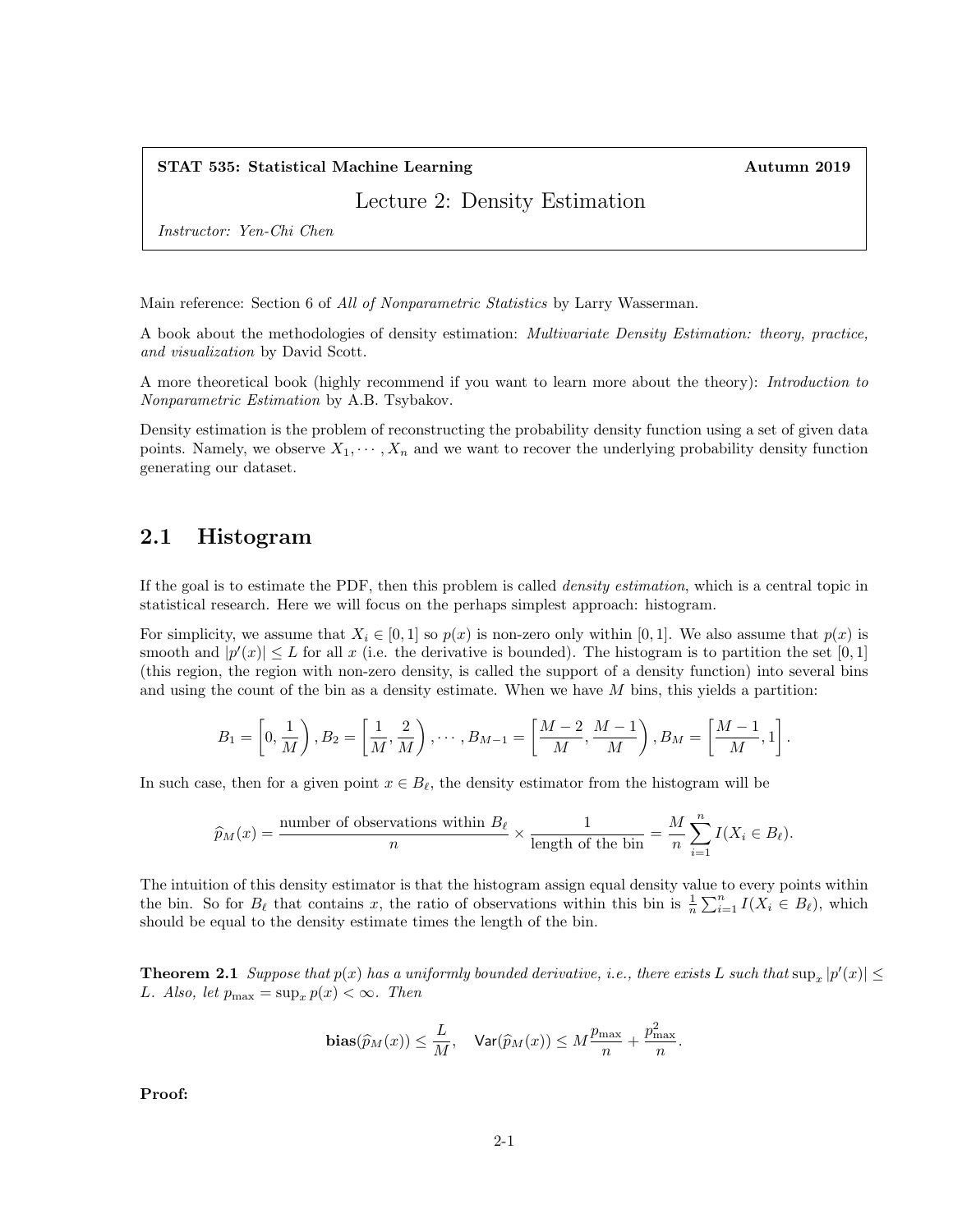Bias. Now we study the bias of the histogram density estimator.

$$
\mathbb{E}(\widehat{p}_M(x)) = M \cdot P(X_i \in B_\ell)
$$
  
=  $M \int_{\frac{\ell}{M}}^{\frac{\ell}{M}} p(u) du$   
=  $M \left( F\left(\frac{\ell}{M}\right) - F\left(\frac{\ell-1}{M}\right) \right)$   
=  $\frac{F\left(\frac{\ell}{M}\right) - F\left(\frac{\ell-1}{M}\right)}{1/M}$   
=  $\frac{F\left(\frac{\ell}{M}\right) - F\left(\frac{\ell-1}{M}\right)}{\frac{\ell}{M} - \frac{\ell-1}{M}}$   
=  $p(x^*), \quad x^* \in \left[\frac{\ell-1}{M}, \frac{\ell}{M}\right].$ 

The last equality is done by the mean value theorem with  $F'(x) = p(x)$ . By the mean value theorem again, there exists another point  $x^{**}$  between  $x^*$  and x such that

$$
\frac{p(x^*) - p(x)}{x^* - x} = p'(x^{**}).
$$

Thus, the bias

$$
\begin{aligned}\n\mathbf{bias}(\widehat{p}_M(x)) &= \mathbb{E}\left(\widehat{p}_M(x)\right) - p(x) \\
&= p(x^*) - p(x) \\
&= p'(x^{**}) \cdot (x^* - x) \\
&\leq |p'(x^{**})| \cdot |x^* - x| \\
&\leq \frac{L}{M}.\n\end{aligned}\n\tag{2.1}
$$

Note that in the last inequality we use the fact that both  $x^*$  and  $x$  are within  $B_\ell$ , whose total length is  $1/M$ , so the  $|x^* - x| \leq 1/M$ .

Variance. Now we turn to the analysis of variance.

$$
\begin{aligned} \mathsf{Var}(\widehat{p}_M(x)) &= M^2 \cdot \mathsf{Var}\left(\frac{1}{n} \sum_{i=1}^n I(X_i \in B_\ell)\right) \\ &= M^2 \cdot \frac{P(X_i \in B_\ell)(1 - P(X_i \in B_\ell))}{n} .\end{aligned}
$$

By the derivation in the bias, we know that  $P(X_i \in B_\ell) = \frac{p(x^*)}{M}$ , so the variance

$$
\begin{aligned} \mathsf{Var}(\widehat{p}_M(x)) &= M^2 \cdot \frac{\frac{p(x^*)}{M} \times \left(1 - \frac{p(x^*)}{M}\right)}{n} \\ &= M \cdot \frac{p(x^*)}{n} + \frac{p^2(x^*)}{n} \\ &\le M \cdot \frac{p_{\text{max}}}{n} + \frac{p_{\text{max}}^2}{n} .\end{aligned} \tag{2.2}
$$

П

The analysis of the bias tells us that the more bins we are using, the less bias the histogram has. This makes sense because when we have many bins, we have a higher resolution so we can approximate the fine density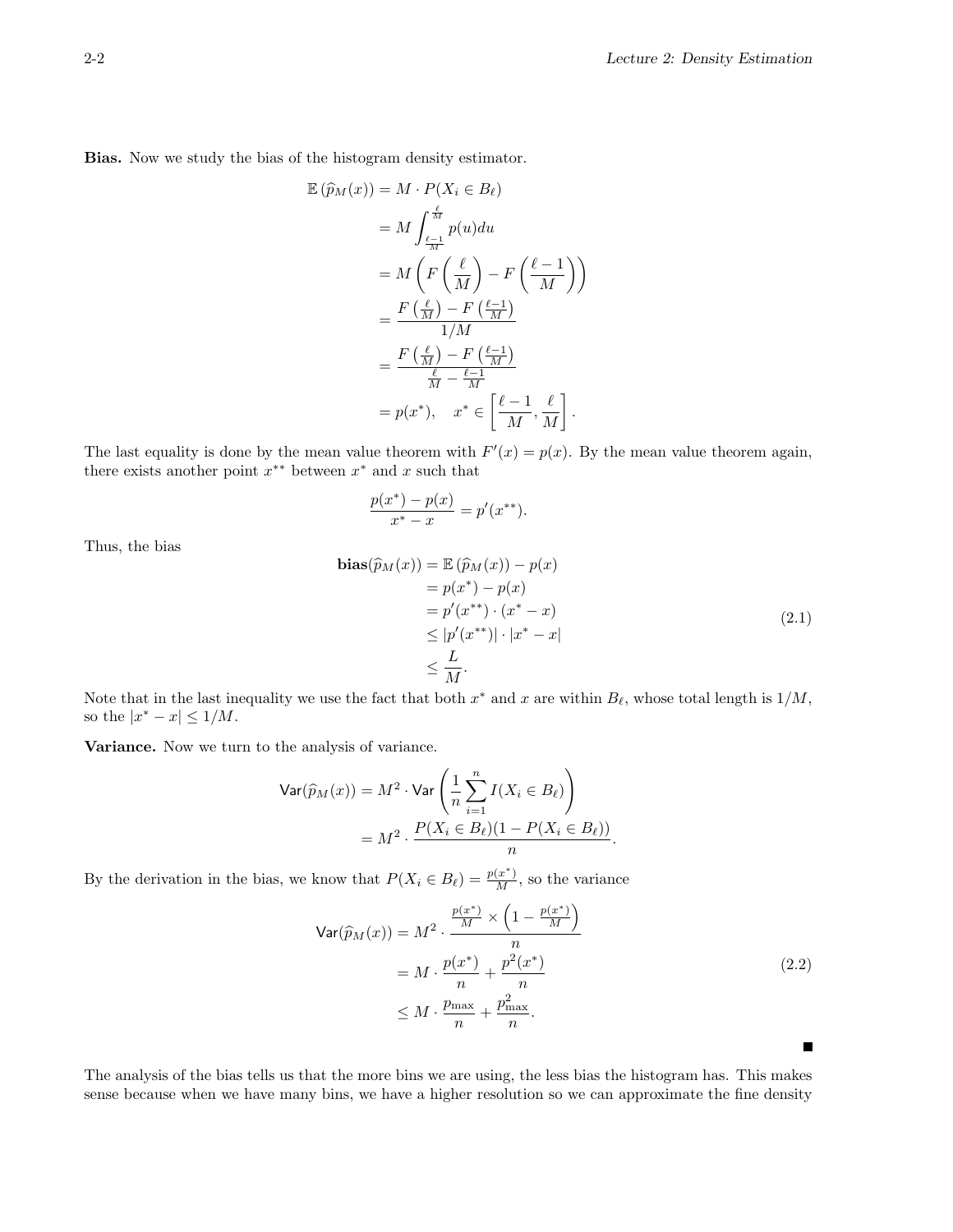structure better. The analysis of the variance has an interesting result: the more bins we are using, the higher variance we are suffering.

In fact, to obtain the same convergence rate of the bias, we do not even need the existence of derivative of p. As long as p is Lipschitz continuous, we have the same convergence rate. Note that p is L-Lipschitz (continuous) if for every  $x, y \in \mathbb{R}$  we have  $|p(x) - p(y)| \le L|x - y|$ . With this, it is easy to see that

$$
|\mathbf{bias}(\widehat{p}_M(x))| = |\mathbb{E}(\widehat{p}_M(x)) - p(x)|
$$
  
=  $|p(x^*) - p(x)|$   

$$
\leq L|x^* - x| \leq \frac{L}{M}.
$$

Now if we consider the MSE, the pattern will be more inspiring. The MSE is

$$
\text{MSE}(\widehat{p}_M(x)) = \text{bias}^2(\widehat{p}_M(x)) + \text{Var}(\widehat{p}_M(x)) \le \frac{L^2}{M^2} + M \cdot \frac{p_{\text{max}}}{n} + \frac{p_{\text{max}}^2}{n}.
$$
\n(2.3)

An interesting feature of the histogram is that: we can choose  $M$ , the number of bins. When  $M$  is too large, the first quantity (bias) will be small while the second quantity (variance) will be large; this case is called undersmoothing. When  $M$  is too small, the first quantity (bias) is large but the second quantity (variance) is small; this case is called oversmoothing.

To balance the bias and variance, we choose M that minimizes the MSE, which leads to

<span id="page-2-0"></span>
$$
M_{\rm opt} = \left(\frac{n \cdot L^2}{p_{\rm max}}\right)^{1/3}.\tag{2.4}
$$

Although in practice the quantity L and  $p_{\text{max}}$  are unknown so we cannot chose the optimal  $M_{\text{opt}}$ , the rule in equation [\(2.4\)](#page-2-0) tells us how we should change the number of bins when we have more and more sample size. Practical rule of selecting M is related to the problem of bandwidth selection, a research topic in statistics.

## 2.1.1  $L_{\infty}$  analysis

We have derived the convergence rate for a histogram density estimator at a given point  $x$ . However, we have not yet analyzed the *uniform convergence rate* of the histogram. Using the Hoeffding's inequality, we are able to obtain such a uniform convergence rate.

Assume that  $X_1, \dots, X_n \sim F$  with a PDF p that has a non-zero density over [0, 1]. If we use a histogram with M bins:

$$
B_1 = \left[0, \frac{1}{M}\right), B_2 = \left[\frac{1}{M}, \frac{2}{M}\right), \cdots, B_M = \left[\frac{M-1}{M}, 1\right].
$$

Let  $\widehat{p}_M(x)$  be the histogram density estimator:

$$
\widehat{p}_M(x) = \frac{M}{n} \sum_{i=1}^n I(X_i \in B(x)),
$$

where  $B(x)$  is the bin that x belongs to.

The goal is to bound

$$
\sup_x |\widehat{p}_M(x)-p(x)|.
$$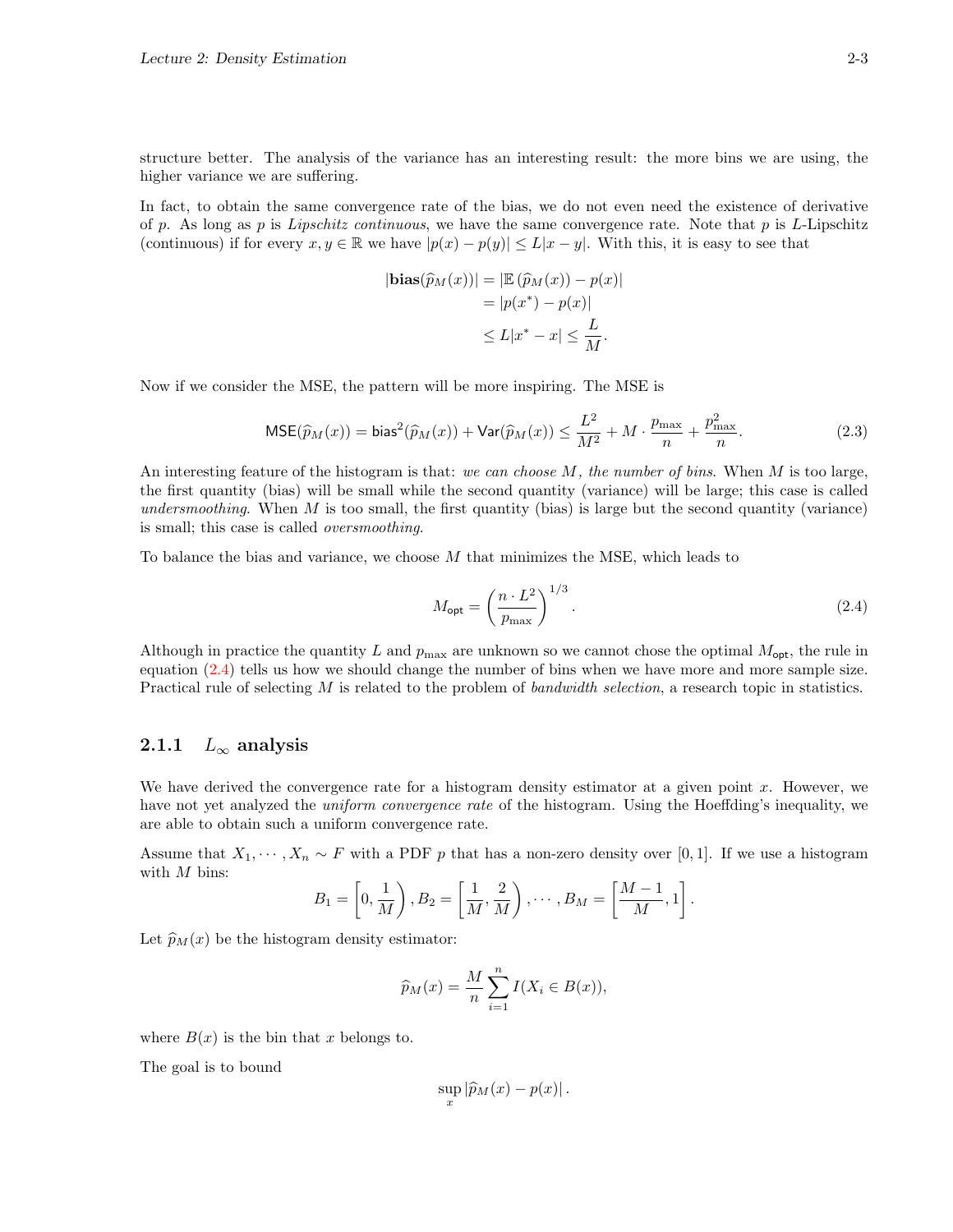**Theorem 2.2** Suppose that  $p(x)$  has a uniformly bounded derivative and bounded density. Then

$$
\sup_{x} |\widehat{p}_M(x) - p(x)| = O\left(\frac{1}{M}\right) + O_P\left(\sqrt{\frac{M^2 \log M}{n}}\right).
$$

#### Proof:

We know that the difference  $\widehat{p}_M(x) - p(x)$  can be written as

$$
\widehat{p}_M(x) - p(x) = \underbrace{\widehat{p}_M(x) - \mathbb{E}(\widehat{p}_M(x))}_{\text{stochastic variation}} + \underbrace{\mathbb{E}(\widehat{p}_M(x)) - p(x)}_{\text{bias}}.
$$

The bias analysis we have done in Lecture 6 can be generalized to every point  $x$ , so we have

$$
\sup_x |\mathbb{E}(\widehat{p}_M(x)) - p(x)| = O\left(\frac{1}{M}\right).
$$

So we only need to bound the stochastic variation part  $\sup_x |\widehat{p}_M(x) - \mathbb{E}(\widehat{p}_M(x))|$ . Although we are taking<br>supromum over overy x, there are only M bing B, as we gen powint the stochastic part as supremum over every x, there are only M bins  $B_1, \cdots, B_M$  so we can rewrite the stochastic part as

$$
\sup_{x} |\widehat{p}_M(x) - \mathbb{E}(\widehat{p}_M(x))| = \max_{j=1,\dots,M} \left| \frac{M}{n} \sum_{i=1}^n I(X_i \in B_j) - MP(X_i \in B_j) \right|
$$
  
=  $M \cdot \max_{j=1,\dots,M} \left| \frac{1}{n} \sum_{i=1}^n I(X_i \in B_j) - P(X_i \in B_j) \right|$ .

Because the indicator function takes only two values: 0 and 1, we have

$$
P\left(\sup_{x}|\widehat{p}_{M}(x)-\mathbb{E}(\widehat{p}_{N}(x))| > \epsilon\right) = P\left(M \cdot \max_{j=1,\cdots,M} \left|\frac{1}{n}\sum_{i=1}^{n}I(X_{i} \in B_{j}) - P(X_{i} \in B_{j})\right| > \epsilon\right)
$$

$$
= P\left(\max_{j=1,\cdots,M} \left|\frac{1}{n}\sum_{i=1}^{n}I(X_{i} \in B_{j}) - P(X_{i} \in B_{j})\right| > \underbrace{\frac{\epsilon}{M}}_{=\epsilon'}\right)
$$

$$
\leq \sum_{j=1}^{M} P\left(\left|\frac{1}{n}\sum_{i=1}^{n}I(X_{i} \in B_{j}) - P(X_{i} \in B_{j})\right| > \underbrace{\frac{\epsilon}{M}}_{=\epsilon'}\right)
$$

$$
\leq M \cdot 2e^{-2n\epsilon^{2}} \qquad \text{(by Hoeffding's inequality)}
$$

$$
= M \cdot 2e^{-2n\epsilon^{2}/M^{2}}.
$$

Thus,

$$
\sup_{x} |\widehat{p}_M(x) - \mathbb{E}(\widehat{p}_M(x))| = O_P\left(\sqrt{\frac{M^2 \log M}{n}}\right)
$$

This, together with the uniform bias, implies

$$
\sup_{x} |\widehat{p}_M(x) - p(x)| \leq \sup_{x} |\mathbb{E}(\widehat{p}_N(x)) - p(x)| + \sup_{x} |\widehat{p}_M(x) - \mathbb{E}(\widehat{p}_N(x))|
$$

$$
= O\left(\frac{1}{M}\right) + O_P\left(\sqrt{\frac{M^2 \log M}{n}}\right).
$$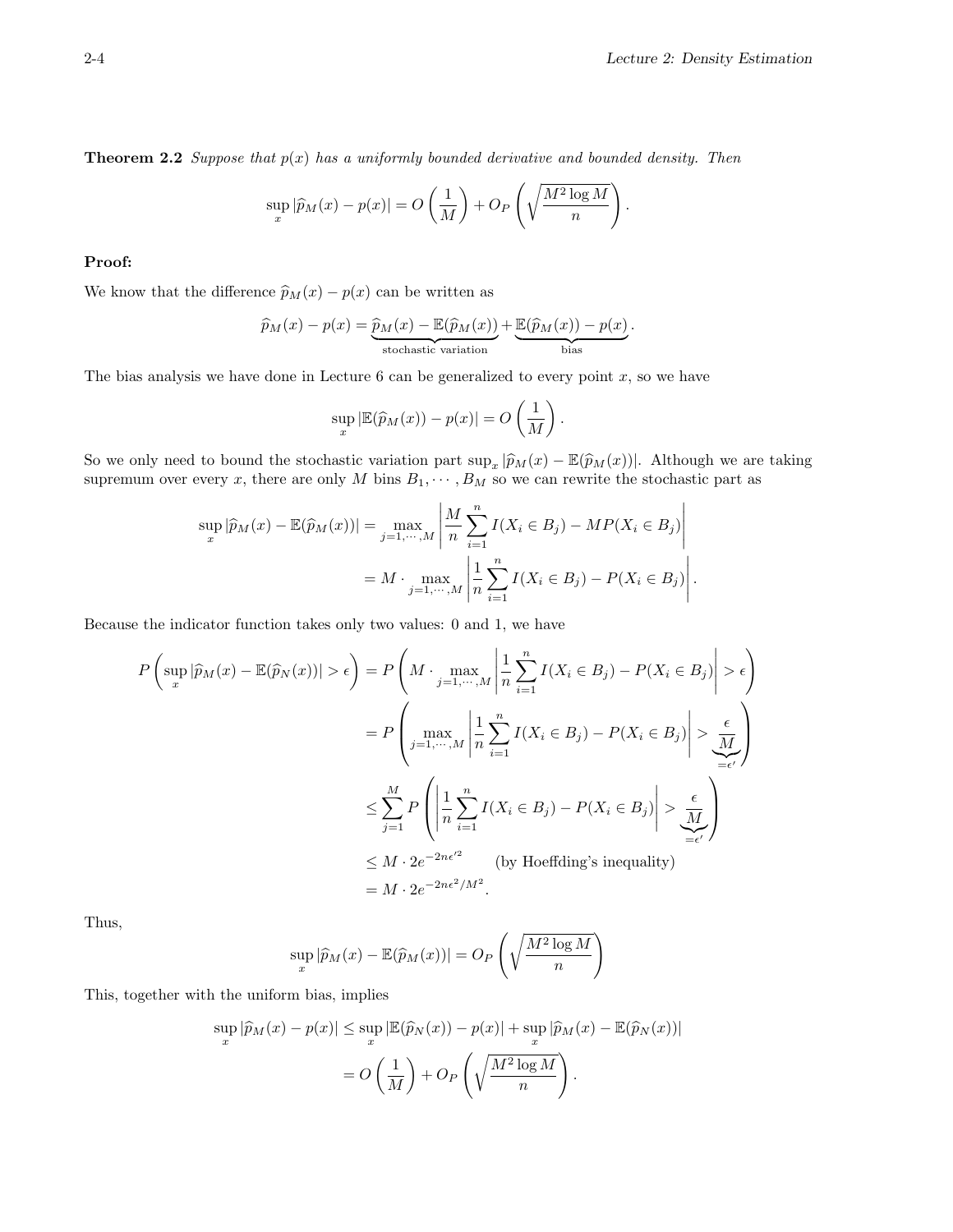Note that this bound is not the tightest bound we can obtain. Using the Bernstein's inequality<sup>[1](#page-4-0)</sup>, you can obtain a faster convergence rate:

$$
\sup_{x} |\widehat{p}_M(x) - p(x)| = O\left(\frac{1}{M}\right) + O_P\left(\sqrt{\frac{M\log M}{n}}\right).
$$

# 2.2 Kernel Density Estimator

Here we will talk about another approach–the kernel density estimator (KDE; sometimes called kernel density estimation). The KDE is one of the most famous method for density estimation. The follow picture shows the KDE and the histogram of the faithful dataset in R. The blue curve is the density curve estimated by the KDE.



Here is the formal definition of the KDE. The KDE is a function

<span id="page-4-1"></span>
$$
\widehat{p}_n(x) = \frac{1}{nh} \sum_{i=1}^n K\left(\frac{X_i - x}{h}\right),\tag{2.5}
$$

where  $K(x)$  is called the kernel function that is generally a smooth, symmetric function such as a Gaussian and  $h > 0$  is called the smoothing bandwidth that controls the amount of smoothing. Basically, the KDE smoothes each data point  $X_i$  into a small density bumps and then sum all these small bumps together to obtain the final density estimate. The following is an example of the KDE and each small bump created by it:

<span id="page-4-0"></span><sup>1</sup>[https://en.wikipedia.org/wiki/Bernstein\\_inequalities\\_\(probability\\_theory\)](https://en.wikipedia.org/wiki/Bernstein_inequalities_(probability_theory))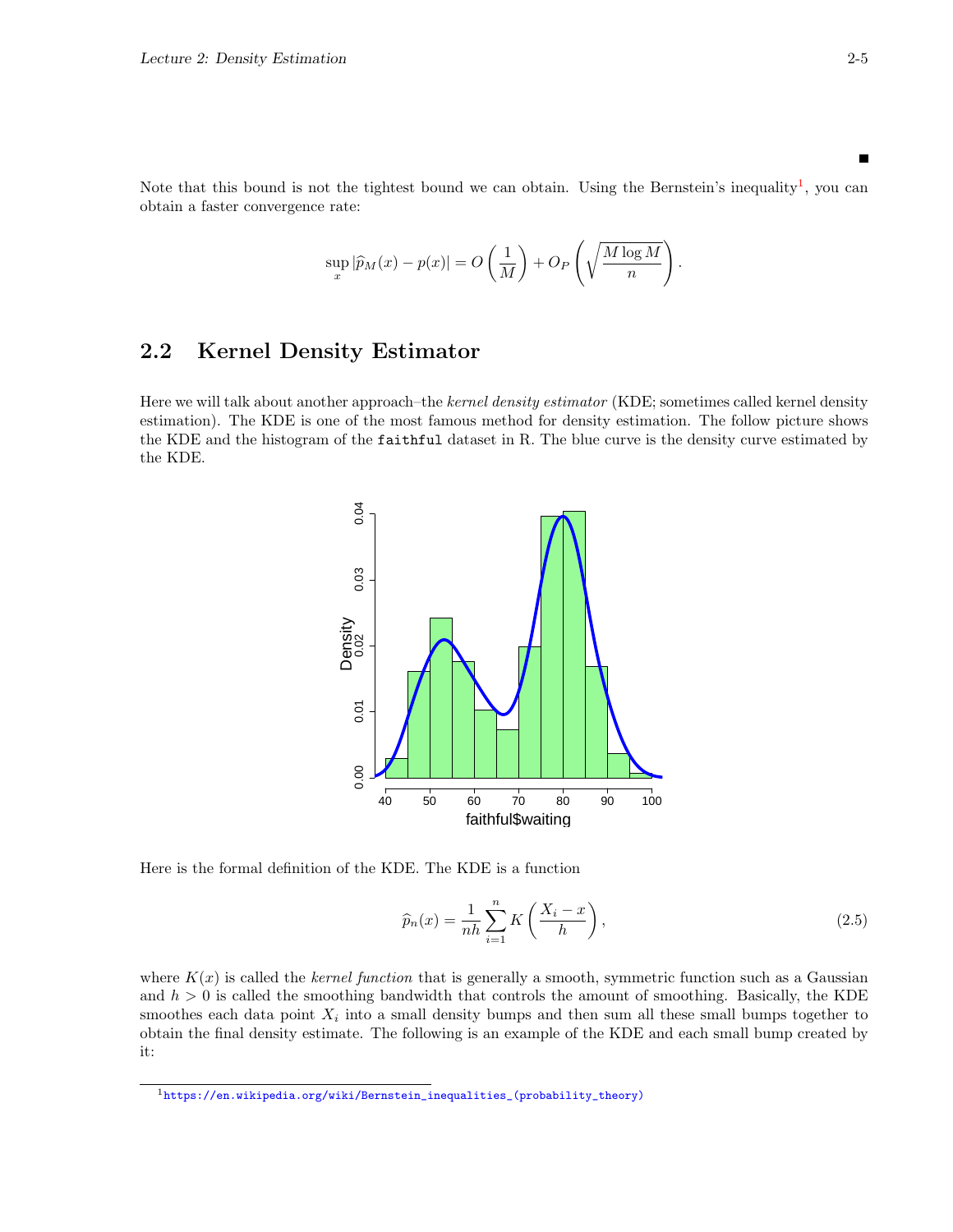

In the above picture, there are 6 data points located at where the black vertical segments indicate: 0.1, 0.2, 0.5, 0.7, 0.8, 0.15. The KDE first smooth each data point into a purple density bump and then sum them up to obtain the final density estimate–the brown density curve.

# 2.2.1 Bandwidth and Kernel Functions

The smoothing bandwidth  $h$  plays a key role in the quality of KDE. Here is an example of applying different h to the faithful dataset:



Clearly, we see that when  $h$  is too small (the green curve), there are many wiggly structures on our density curve. This is a signature of *undersmoothing*–the amount of smoothing is too small so that some structures identified by our approach might be just caused by randomness. On the other hand, when h is too large (the brown curve), we see that the two bumps are smoothed out. This situation is called oversmoothing–some important structures are obscured by the huge amount of smoothing.

How about the choice of kernel function? A kernel function generally has two features:

- $(K1)$   $K(x)$  is symmetric.
- $(K2)$   $\int K(x)dx = 1$ .
- (K3)  $\lim_{x\to-\infty} K(x) = \lim_{x\to+\infty} K(x) = 0.$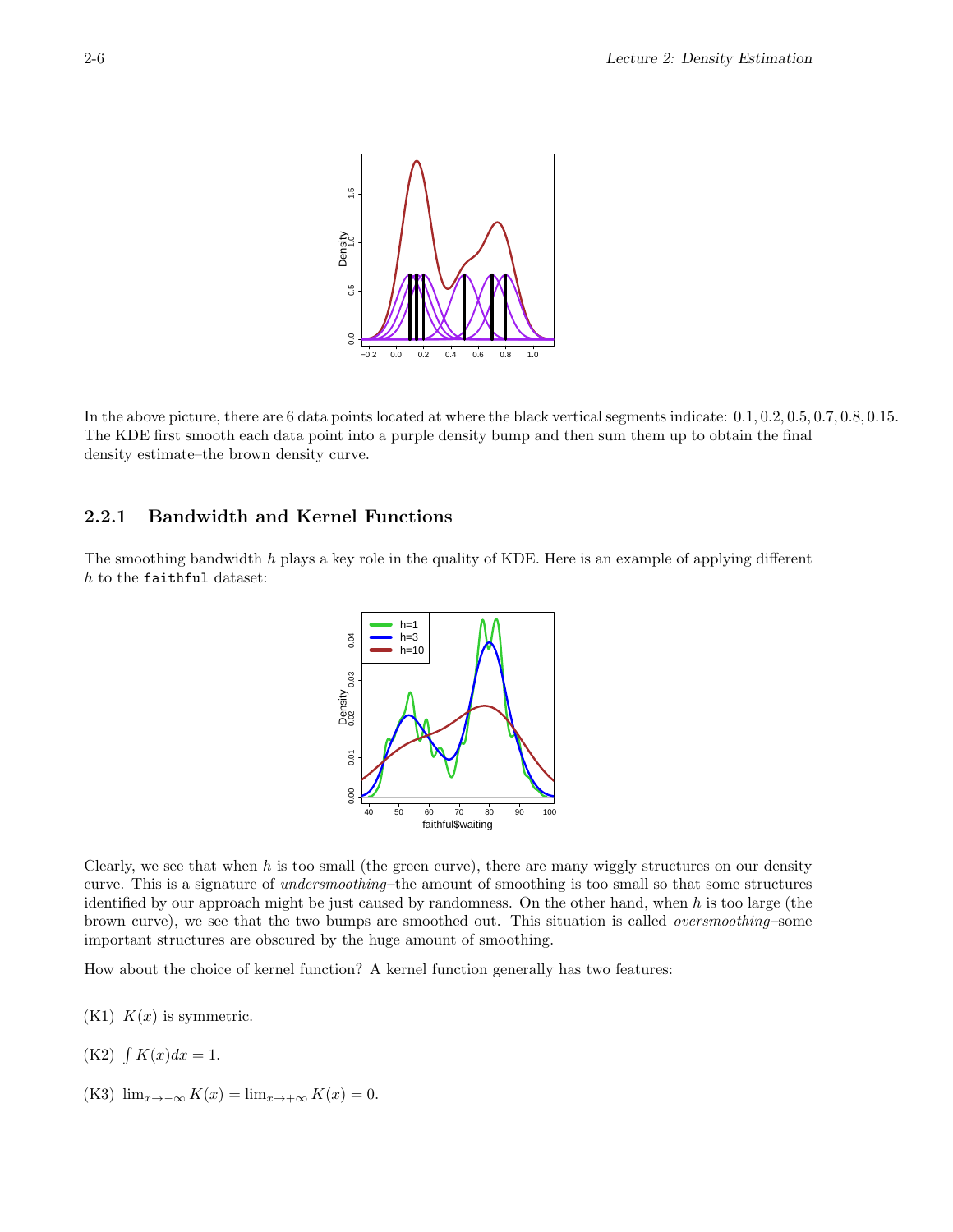In particular, the second requirement is needed to guarantee that the KDE  $\hat{p}_n(x)$  is a probability density function. Note that most kernel functions are positive; however, kernel functions could be negative <sup>[2](#page-6-0)</sup>.

In theory, the kernel function does not play a key role (later we will see this). But sometimes in practice, they do show some difference in the density estimator. In what follows, we consider three most common kernel functions and apply them to the faithful dataset:



The top row displays the three kernel functions and the bottom row shows the corresponding density estimators. Here is the form of the three kernels:

Gaussian 
$$
K(x) = \frac{1}{\sqrt{2\pi}} e^{\frac{-x^2}{2}}
$$
,  
Uniform  $K(x) = \frac{1}{2}I(-1 \le x \le 1)$ ,  
Epanechnikov  $K(x) = \frac{3}{4} \cdot \max\{1 - x^2, 0\}$ .

The *Epanechnikov* is a special kernel that has the lowest (asymptotic) mean square error.

Note that there are many many many other kernel functions such as triangular kernel, biweight kernel, cosine kernel, ...etc. If you are interested in other kernel functions, please see [https://en.wikipedia.org/wiki/](https://en.wikipedia.org/wiki/Kernel_(statistics)) [Kernel\\_\(statistics\)](https://en.wikipedia.org/wiki/Kernel_(statistics)).

<span id="page-6-0"></span><sup>&</sup>lt;sup>2</sup>Some special types of kernel functions, known as the *higher order* kernel functions, will take negative value at some regions. These higher order kernel functions, though very counter intuitive, might have a smaller bias than the usual kernel functions.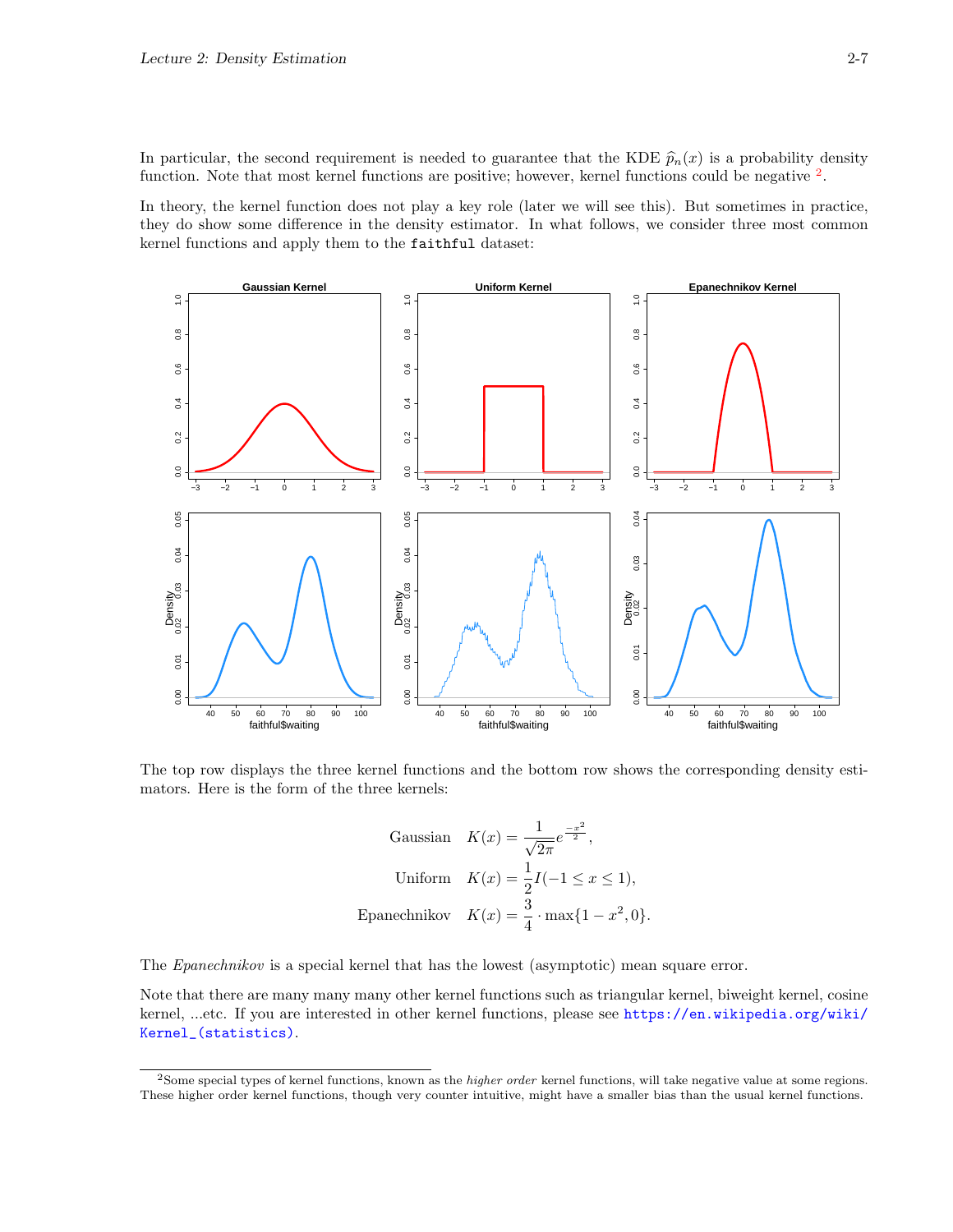## 2.2.2 Theory of the KDE

Now we will analyze the estimation error of the KDE. Assume that  $X_1, \dots, X_n$  are IID sample from an unknown density function  $p$ . In the density estimation problem, the parameter of interest is  $p$ , the true density function.

To simplify the problem, assume that we focus on a given point  $x_0$  and we want to analyze the quality of our estimator  $\widehat{p}_n(x_0)$ .

**Theorem 2.3** Assume that  $p(x)$  has bounded third derivatives and assumption (K1-3) holds for the kernel function. Then when  $h \to 0$  as  $n \to \infty$ , we have

$$
\mathbf{bias}(\widehat{p}_n(x_0)) = \frac{1}{2}h^2p''(x_0)\mu_K + o(h^2), \quad \mathsf{Var}(\widehat{p}_n(x_0)) = \frac{1}{nh}p(x_0)\sigma_K^2 + o\left(\frac{1}{nh}\right).
$$

Proof: Bias. The bias of KDE is

$$
\mathbb{E}(\widehat{p}_n(x_0)) - p(x_0) = \mathbb{E}\left(\frac{1}{nh}\sum_{i=1}^n K\left(\frac{X_i - x_0}{h}\right)\right) - p(x_0)
$$

$$
= \frac{1}{h}\mathbb{E}\left(K\left(\frac{X_i - x_0}{h}\right)\right) - p(x_0)
$$

$$
= \frac{1}{h}\int K\left(\frac{x - x_0}{h}\right)p(x)dx - p(x_0).
$$

Now we do a change of variable  $y = \frac{x - x_0}{h}$  so that  $dy = dx/h$  and the above becomes

$$
\mathbb{E}(\widehat{p}_n(x_0)) - p(x_0) = \int K\left(\frac{x - x_0}{h}\right) p(x) \frac{dx}{h} - p(x_0)
$$
  
= 
$$
\int K(y) p(x_0 + hy) dy - p(x_0) \quad \text{(using the fact that } x = x_0 + hy).
$$

Now by Taylor expansion, when  $h$  is small,

$$
p(x_0 + hy) = p(x_0) - hy \cdot p'(x_0) + \frac{1}{2}h^2y^2p''(x_0) + o(h^2).
$$

Note that  $o(h^2)$  means that it is a smaller order term compared to  $h^2$  when  $h \to 0$ . Plugging this back to the bias, we obtain

$$
\mathbb{E}(\widehat{p}_n(x_0)) - p(x_0) = \int K(y) p(x_0 - hy)dy - p(x_0)
$$
  
\n
$$
= \int K(y) \left[ p(x_0) + hy \cdot p'(x_0) + \frac{1}{2}h^2y^2p''(x_0) + o(h^2) \right] dy - p(x_0)
$$
  
\n
$$
= \int K(y) p(x_0)dy + \int K(y) hy \cdot p'(x_0)dy + \int K(y) \frac{1}{2}h^2y^2p''(x_0)dy + o(h^2) - p(x_0)
$$
  
\n
$$
= p(x_0) \underbrace{\int K(y) dy}_{=1} + h p'(x_0) \underbrace{\int yK(y) dy}_{=0} + \frac{1}{2}h^2p''(x_0) \int y^2K(y) dy + o(h^2) - p(x_0)
$$
  
\n
$$
= p(x_0) + \frac{1}{2}h^2p''(x_0) \int y^2K(y) dy - p(x_0) + o(h^2)
$$
  
\n
$$
= \frac{1}{2}h^2p''(x_0) \int y^2K(y) dy + o(h^2)
$$
  
\n
$$
= \frac{1}{2}h^2p''(x_0) \mu_K + o(h^2),
$$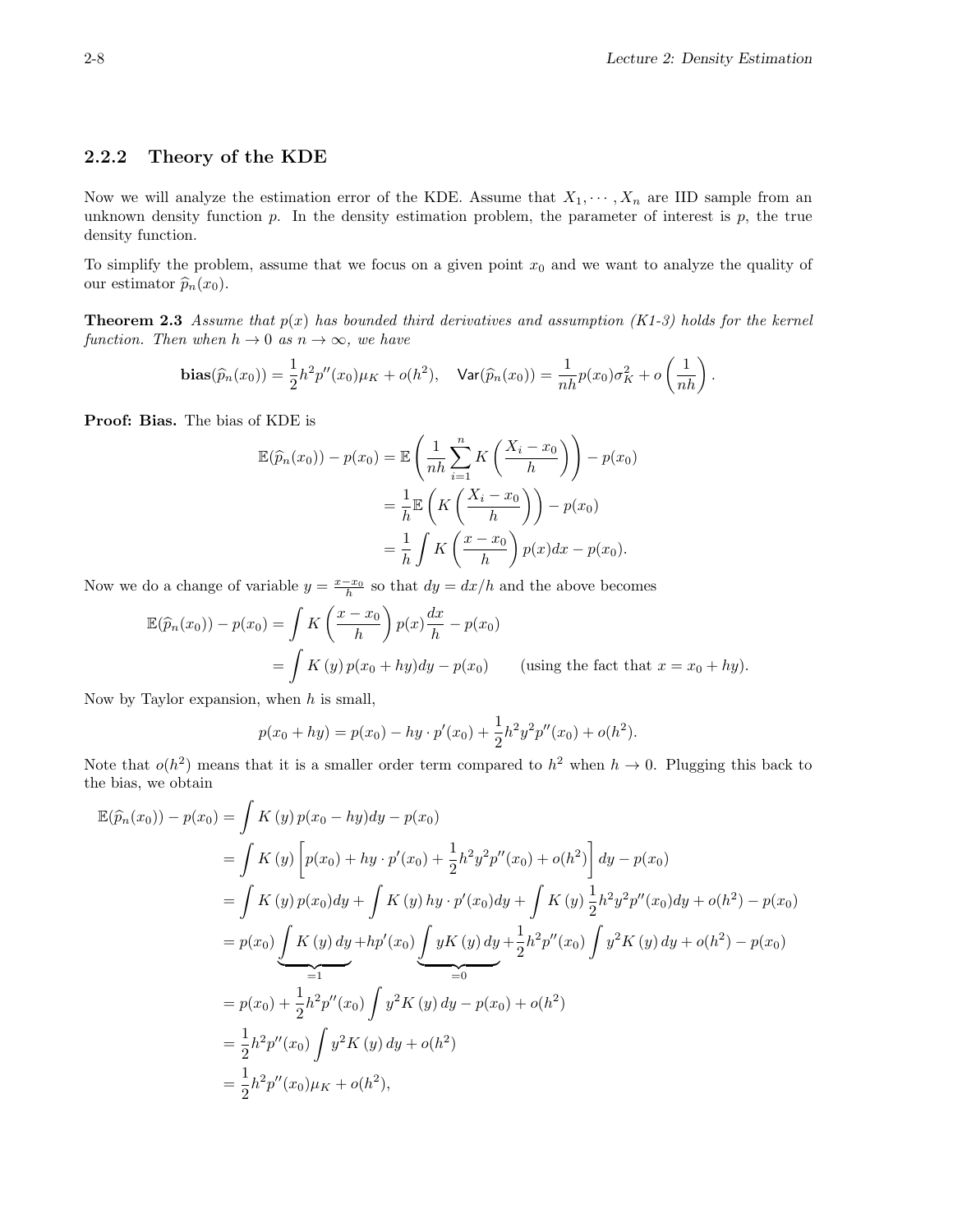where  $\mu_K = \int y^2 K(y) dy$ . Namely, the bias of the KDE is

$$
\mathbf{bias}(\widehat{p}_n(x_0)) = \frac{1}{2}h^2 p''(x_0)\mu_K + o(h^2). \tag{2.6}
$$

Variance. For the analysis of variance, we can obtain an upper bound using a straight forward calculation:

$$
\begin{split}\n\text{Var}(\widehat{p}_n(x_0)) &= \text{Var}\left(\frac{1}{nh}\sum_{i=1}^n K\left(\frac{X_i - x_0}{h}\right)\right) \\
&= \frac{1}{nh^2} \text{Var}\left(K\left(\frac{X_i - x_0}{h}\right)\right) \\
&\le \frac{1}{nh^2} \mathbb{E}\left(K^2\left(\frac{X_i - x_0}{h}\right)\right) \\
&= \frac{1}{nh^2} \int K^2\left(\frac{x - x_0}{h}\right) p(x) dx \\
&= \frac{1}{nh} \int K^2(y) p(x_0 + hy) dy \quad \text{(using } y = \frac{x - x_0}{h} \text{ and } dy = dx/h \text{ again)} \\
&= \frac{1}{nh} \int K^2(y) \left[p(x_0) + hyp'(x_0) + o(h)\right] dy \\
&= \frac{1}{nh} \left(p(x_0) \cdot \int K^2(y) dy + o(h)\right) \\
&= \frac{1}{nh} p(x_0) \int K^2(y) dy + o\left(\frac{1}{nh}\right) \\
&= \frac{1}{nh} p(x_0) \sigma_K^2 + o\left(\frac{1}{nh}\right),\n\end{split}
$$

where  $\sigma_K^2 = \int K^2(y) dy$ .

This means that when we allow  $h \to 0$ , the bias is shrinking at a rate  $O(h^2)$ . Equation [\(2.15\)](#page-19-0) reveals an interesting fact: the bias of KDE is caused by the curvature (second derivative) of the density function! Namely, the bias will be very large at a point where the density function curves a lot (e.g., a very peaked bump). This makes sense because for such a structure, KDE tends to smooth it too much, making the density function smoother (less curved) than it used to be.

Also, the variance shrinks at rate  $O(\frac{1}{nh})$  when  $n \to \infty$  and  $h \to 0$ . An interesting fact from the variance is that: at point where the density value is large, the variance is also large!

Now putting both bias and variance together, we obtain the MSE of the KDE:

$$
\begin{aligned} \mathbf{MSE}(\widehat{p}_n(x_0)) &= \mathbf{bias}^2(\widehat{p}_n(x_0)) + \mathsf{Var}(\widehat{p}_n(x_0)) \\ &= \frac{1}{4}h^4|p''(x_0)|^2\mu_K^2 + \frac{1}{nh}p(x_0)\sigma_K^2 + o(h^4) + o\left(\frac{1}{nh}\right) \\ &= O(h^4) + O\left(\frac{1}{nh}\right). \end{aligned}
$$

The first two term,  $\frac{1}{4}h^4|p''(x_0)|^2\mu_K^2+\frac{1}{nh}p(x_0)\sigma_K^2$ , is called the asymptotic mean square error (AMSE). In the KDE, the smoothing bandwidth  $h$  is something we can choose. Thus, the bandwidth  $h$  minimizing the AMSE is

$$
h_{\text{opt}}(x_0) = \left(\frac{4}{n} \cdot \frac{p(x_0)}{|p''(x_0)|^2} \frac{\sigma_K^2}{\mu_K^2}\right)^{\frac{1}{5}} = C_1 \cdot n^{-\frac{1}{5}}.
$$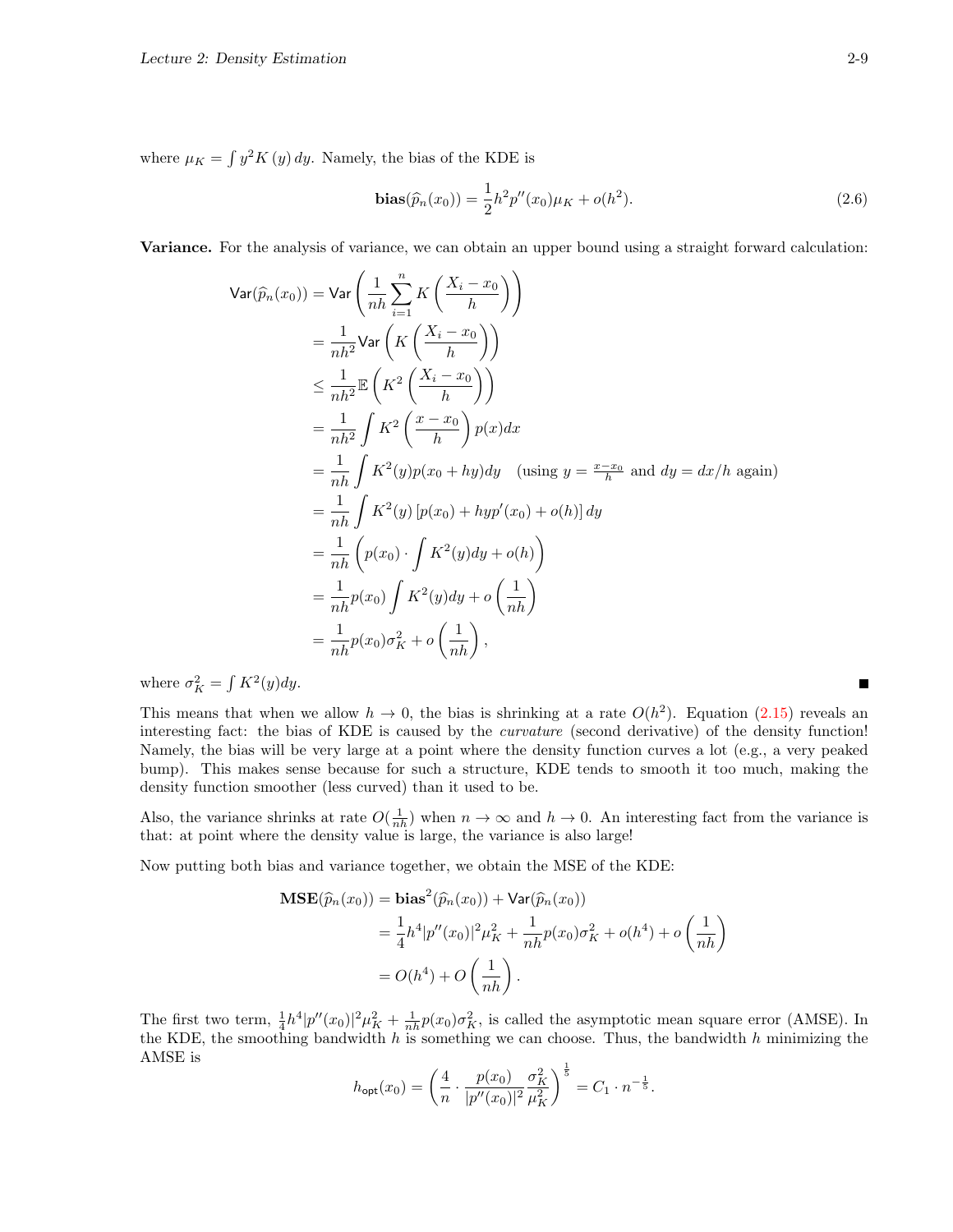And this choice of smoothing bandwidth leads to a MSE at rate

$$
\mathbf{MSE}_{\mathsf{opt}}(\widehat{p}_n(x_0)) = O(n^{-\frac{4}{5}}).
$$

The optimal MSE of the KDE is at rate  $O(n^{-\frac{4}{5}})$ , which is faster than the optimal MSE of the histogram  $O(n^{-\frac{2}{3}})!$  However, both are slower than the MSE of a MLE  $(O(n^{-1}))$ . This reduction of error rate is the price we have to pay for a more flexible model (we do not assume the data is from any particular distribution but only assume the density function is smooth).

In the above analysis, we only consider a single point  $x_0$ . In general, we want to control the overall MSE of the entire function. In this case, a straight forward generalization is the mean integrated square error  $(MISE):$ 

$$
\mathbf{MISE}(\widehat{p}_n) = \mathbb{E}\left(\int (\widehat{p}_n(x) - p(x))^2\right) = \int \mathbf{MSE}(\widehat{p}_n(x))dx.
$$

Note that the second equality follows from the Fubini's theorem. Under a similar derivation, one can show that

<span id="page-9-0"></span>
$$
\mathbf{MISE}(\widehat{p}_n) = \frac{1}{4}h^4 \int |p''(x)|^2 dx \mu_K^2 + \frac{1}{nh} \underbrace{\int p(x)dx}_{=1} \sigma_K^2 + o(h^4) + o\left(\frac{1}{nh}\right)
$$

$$
= \frac{\mu_K^2}{4} \cdot h^4 \cdot \underbrace{\int |p''(x)|^2 dx}_{\text{Overall curvature}} + \frac{\sigma_K^2}{nh} + o(h^4) + o\left(\frac{1}{nh}\right)
$$
(2.7)
$$
= O(h^4) + O\left(\frac{1}{nh}\right).
$$

The two dominating terms in equation [\(2.7\)](#page-9-0),  $\frac{\mu_K^2}{4} \cdot h^4 \cdot \int |p''(x)|^2 dx + \frac{\sigma_K^2}{nh}$ , is called the *asymptotical mean* Overall curvature

integrated square error (AMISE). The optimal smoothing bandwidth is often chosen by minimizing this quantity. Namely,

<span id="page-9-1"></span>
$$
h_{\text{opt}} = \left(\frac{1}{n} \cdot \frac{4}{\int |p''(x)|^2 dx} \cdot \frac{\sigma_K^2}{\mu_K^2}\right)^{\frac{1}{5}} = C_2 \cdot n^{-\frac{1}{5}}.
$$
 (2.8)

# 2.2.3 Bandwidth Selection

Although equation  $(2.8)$  provies an expression of the optimal bandwidth as  $h_{opt}$ , this choice is not applicable in practice because it involves the unknown quantity  $\int |p''(x)|^2 dx$ . Thus, how to choose h is an unsolved problem in statistics and is known as *bandwidth selection*<sup>[3](#page-9-2)</sup>. Most bandwidth selection approaches are either proposing an estimate of AMISE and then minimizing the estimated AMISE or using an estimate of the curvature  $\int |p''(x)|^2 dx$  and choose  $h_{\text{opt}}$  accordingly.

There are 4 common approaches for selecting the bandwidth.

• Rule of thumb. The rule of thumb is motivated by analyzing the problem of the optimal bandwidth for estimating the PDF of a univariate Gaussian with a Gaussian kernel. In this case,

 $h_{\text{ROT},0} = 1.05 \cdot \hat{\sigma} \cdot n^{-1/5}$  or  $h_{\text{ROT},0} = 0.79 \cdot \widehat{\text{IQR}} \cdot n^{-1/5}$ 

<span id="page-9-2"></span><sup>3</sup>See [https://en.wikipedia.org/wiki/Kernel\\_density\\_estimation#Bandwidth\\_selection](https://en.wikipedia.org/wiki/Kernel_density_estimation#Bandwidth_selection) for more details.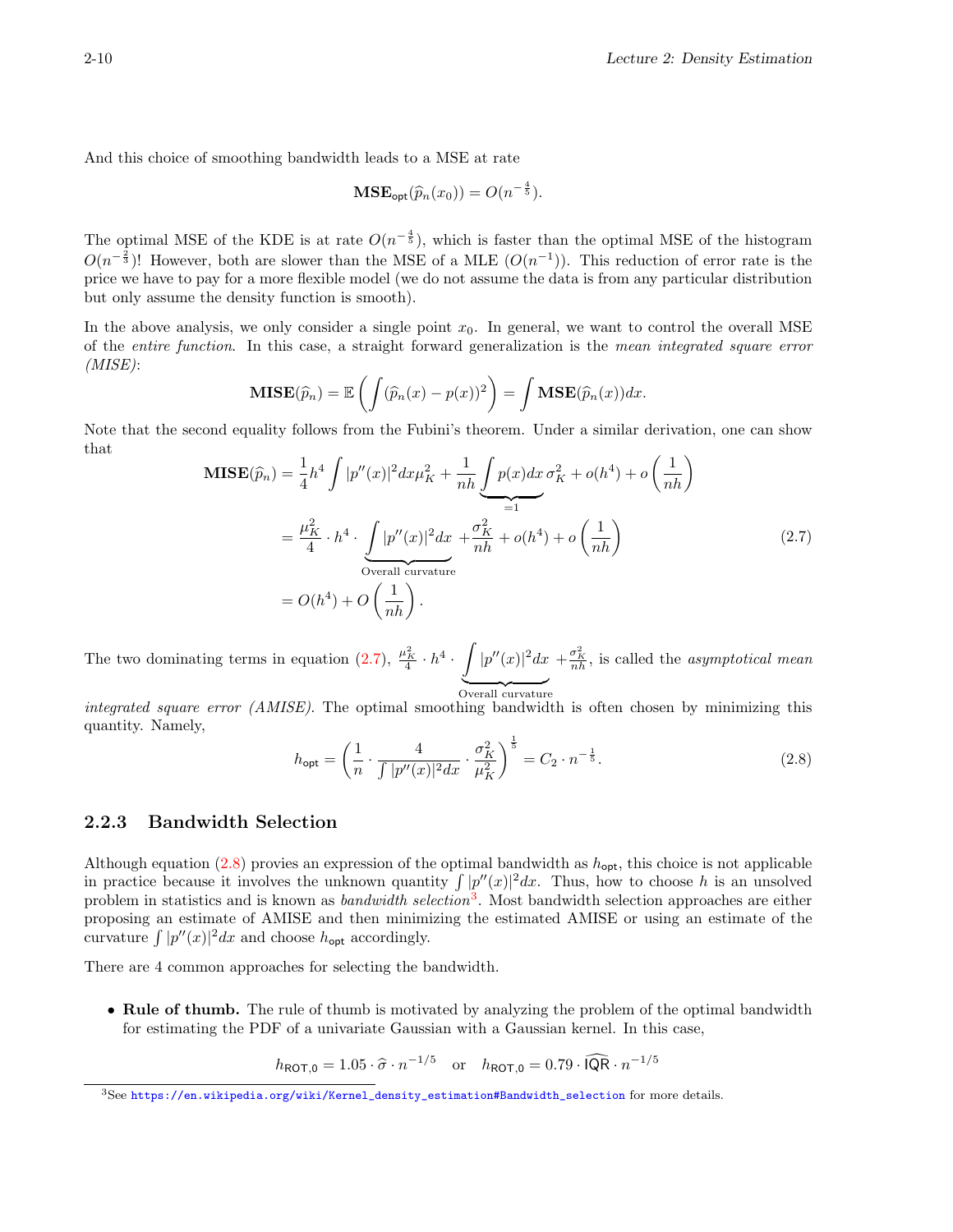Later Silverman noticed that this bandwidth often oversmooth and miss the multi-modality so he recommended to revise it as

$$
h_{\text{ROT}} = 0.9 \cdot \min\{\hat{\sigma}, \widehat{\text{IQR}}/1.34\} \cdot n^{-1/5}.
$$

The choice  $h_{\text{ROT}}$  is often known as the *Silverman's rule of thumb*.

- Plug-in method. The plug-in method is a very intuitive approach–we replace the unknown quantity with a consistent estimator. In this case, we estimate  $p''(x)$  and then plug-in the estimated curvature into equation [\(2.8\)](#page-9-1) and obtain the corresponding optimal bandwidth. However, a challenge is that we need to specify another bandwidth for the second derivative estimation.
- Least squared cross-validation. The least squared cross-validation (LSCV) is motivated by the following expansion of the MISE:

$$
\mathbf{MISE}(\widehat{p}_n) = \int (\widehat{p}_n(x) - p(x))^2 dx = \int \widehat{p}_n^2(x) dx - \int \widehat{p}_n(x) p(x) dx + C_0.
$$

We may estimate the second integral using the idea of leave-one-out CV

$$
\widehat{\int \widehat{p}_n(x)p(x)}dx = \frac{1}{n}\sum_{i=1}^n \widehat{p}_{n,-i}(X_i),
$$

where  $\widehat{p}_{n,-i}$  is the KDE computed without using  $X_i$ . This leads to a criterion

$$
R_{\text{LSCV}}(h) = \int \widehat{p}_n^2(x) dx - \frac{2}{n} \sum_{i=1}^n \widehat{p}_{n,-i}(X_i).
$$

We then choose h by minimizing  $R_{LSCV}(h)$ . WARNING: this is not the cross-validation used in regression or classification problem although it does use the concept of leave-one out cross-validation.

• Lepski's approach. Recently, Goldenshluger and Lepski (2011) propose a method, known as the Lepskis approach, that treats the bandwidth selection problem as a model selection problem and proposes a new criterion for selecting the smoothing bandwidth. One feature of Lepskis approach is that the selected bandwidth enjoys many statistical optimalities. See the following two papers for more details:

1. Goldenshluger, A., & Lepski, O. (2008). Universal pointwise selection rule in multivariate function estimation.  $Bernoulli$ , 14(4), 1150-1190.

2. Goldenshluger, A., & Lepski, O. (2011). Bandwidth selection in kernel density estimation: oracle inequalities and adaptive minimax optimality. The Annals of Statistics, 39(3), 1608- 1632.

For more information on bandwidth selection, I would recommend

Sheather, Simon J. "Density Estimation." Statistical Science 19.4 (2004): 588-597.

#### 2.2.4 Confidence Interval using the KDE

In this section, we will discuss an interesting topic–confidence interval of the KDE. For simplicity, we will focus on the CI of the density function at a given point  $x_0$ . Recall from equation [\(2.5\)](#page-4-1),

$$
\widehat{p}_n(x_0) = \frac{1}{nh} \sum_{i=1}^n K\left(\frac{X_i - x_0}{h}\right) = \frac{1}{n} \sum_{i=1}^n Y_i,
$$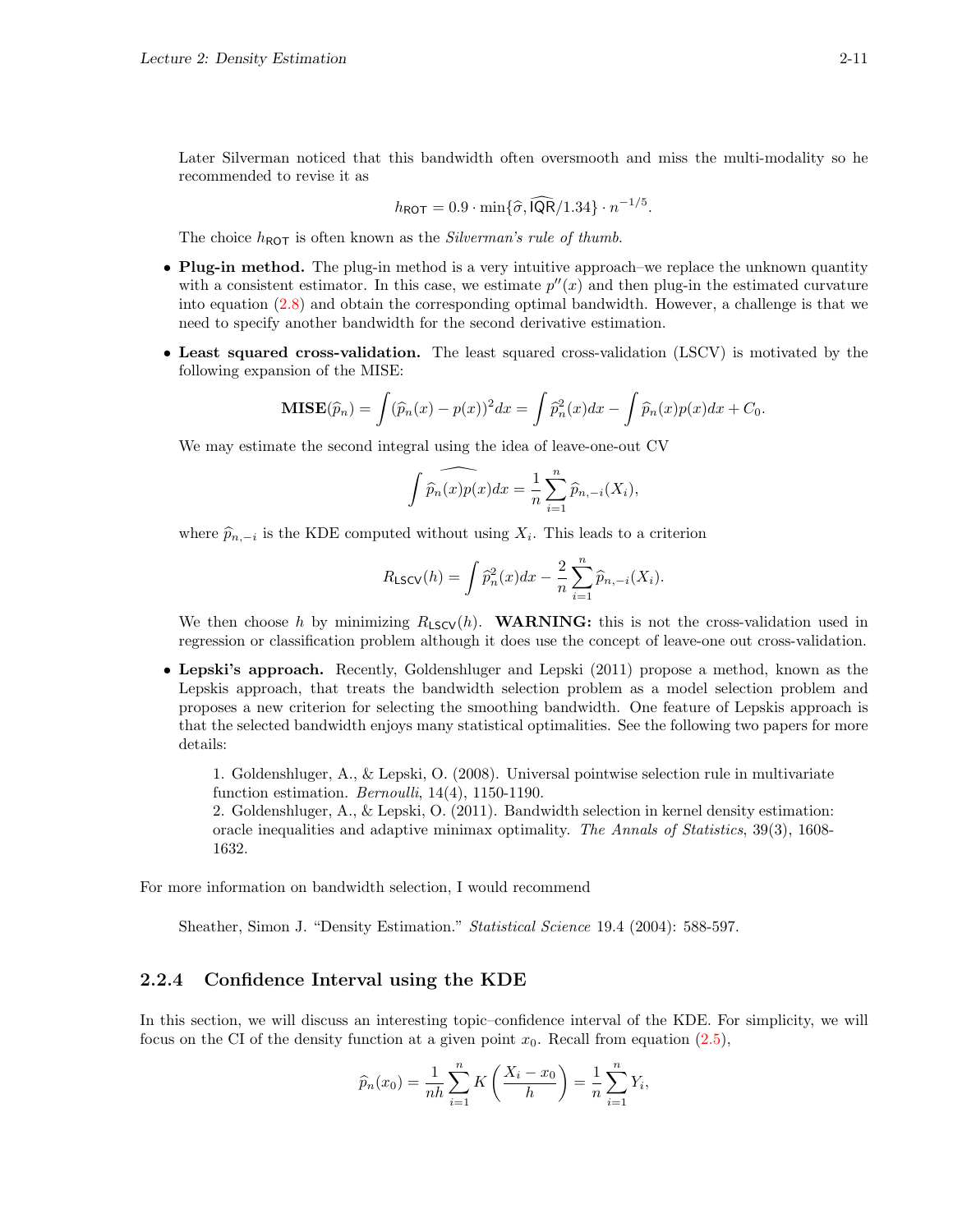where  $Y_i = \frac{1}{h} K\left(\frac{X_i - x_0}{h}\right)$ . Thus, the KDE evaluated at  $x_0$  is actually a sample mean of  $Y_1, \dots, Y_n$ . By CLT,

$$
\sqrt{n}\left(\frac{\widehat{p}_n(x_0)-\mathbb{E}(\widehat{p}_n(x_0))}{\text{Var}(Y_i)}\right)\stackrel{D}{\to} N(0,1).
$$

However, one has to be very careful when using this result because from the analysis of variance,

$$
\text{Var}(Y_i) = \text{Var}\left(\frac{1}{h}K\left(\frac{X_i - x_0}{h}\right)\right) = \frac{1}{h}p(x_0)\sigma_K^2 + o\left(\frac{1}{h}\right)
$$

diverges when  $h \to 0$ . Thus, when  $h \to 0$ , the asymptotic distribution of  $\hat{p}_n(x_0)$  is

$$
\sqrt{nh}(\widehat{p}_n(x_0)-\mathbb{E}(\widehat{p}_n(x_0)))\overset{D}{\rightarrow} N(0,p(x_0)\sigma_K^2).
$$

Thus, a  $1 - \alpha$  CI can be constructed using

$$
\widehat{p}_n(x_0) \pm z_{1-\alpha/2} \cdot \sqrt{p(x_0)\sigma_K^2}.
$$

This CI cannot be used in practice because  $p(x_0)$  is unknown to us. One solution to this problem is to replace it by the KDE, leading to

$$
\widehat{p}_n(x_0) \pm z_{1-\alpha/2} \cdot \sqrt{\widehat{p}_n(x_0)\sigma_K^2}.
$$

There is another approach for constructing CIs called the bootstrap approach. We will talk about this approach in the future lecture.

#### Remarks.

• A problem of these CI is that the theoretical guarantee of coverage is for the expectation of the KDE  $\mathbb{E}(\widehat{p}_n(x_0))$  rather than the true density value  $p(x_0)$ ! Recall from the analysis of bias, the bias is at the order of  $O(h^2)$ . Thus, if h is fixed or h converges to 0 slowly, the coverage of CI will be lower than the nominal coverage (this is called *undercoverage*). Namely, even if we construct a 99% CI, the chance that this CI covers the actual density value can be only  $1\%$  or even lower!

In particular, when we choose  $h = h_{\text{opt}}$ , we always suffers from the problem of undercoverage because the bias and stochastic variation is at a similar order.

- To handle the problem of undercoverage, a most straight forward approach is to choose  $h \to 0$  faster than the optimal rate. This method is called undersmoothing. However, when we undersmooth the data, the MSE will be large (because the variance is going to get higher than the optimal case), meaning that the accuracy of estimation decreases.
- Aside from the problem of bias, the CIs we construct are only for a single point  $x_0$  so the CI only has a pointwise coverage. Namely, if we use the same procedure to construct a  $1 - \alpha$  CI of every point, the probability that the entire density function is covered by the CI may be way less than the nominal confidence level  $1 - \alpha$ .
- There are approaches of constructing a CI such that it simultaneously covers the entire function. In this case, the CI will be called a confidence band because it is like a band with the nominal probability of covering the entire function. In general, how people construct a confidence band is via the bootstrap and the band consists of two functions  $L_{\alpha}(x), U_{\alpha}(x)$  that can be constructed using the sample  $X_1, \dots, X_n$ such that

$$
P(L_{\alpha}(x) \le p(x) \le U_{\alpha}(x) \ \forall \ x) \approx 1 - \alpha.
$$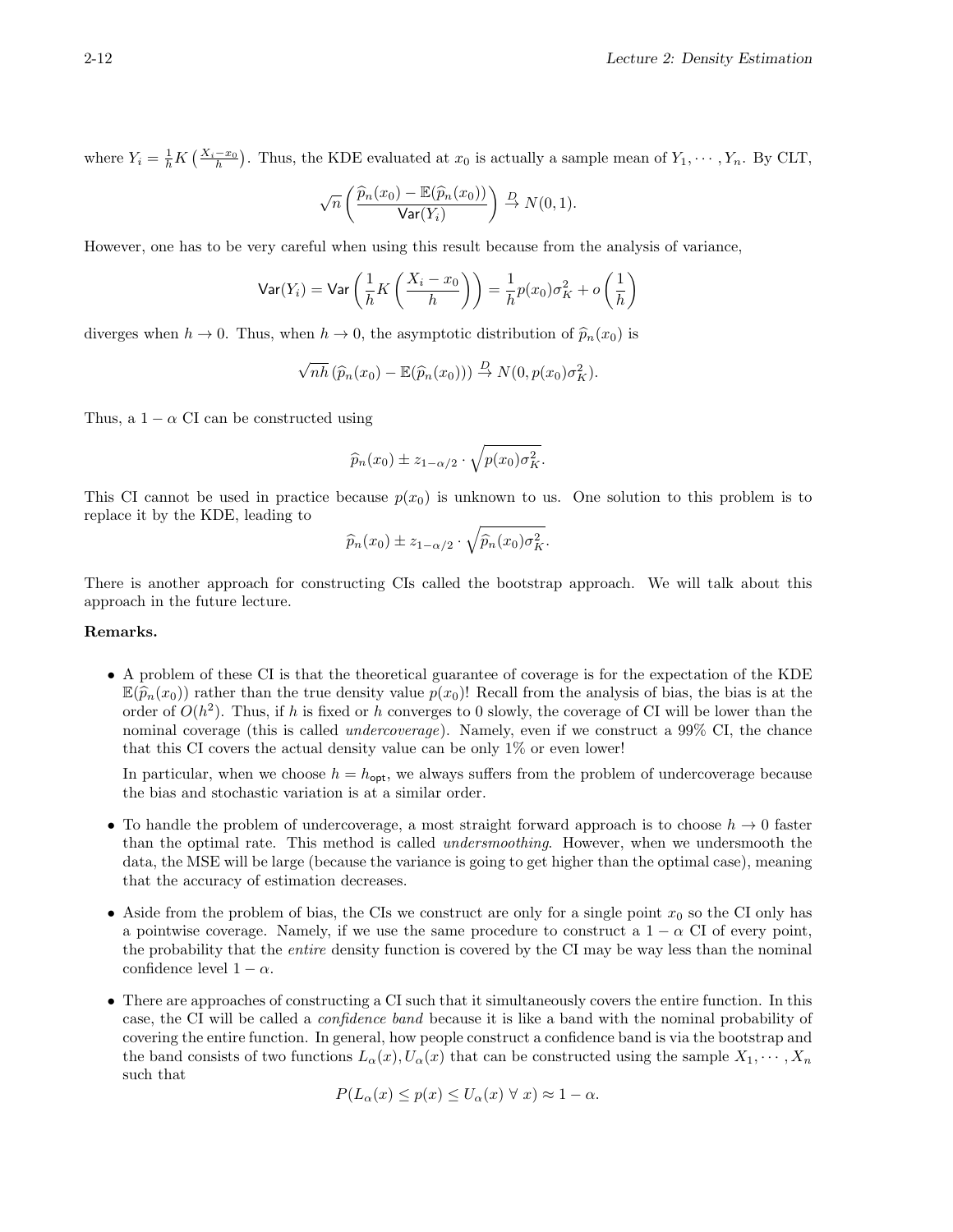# 2.2.5  $L_{\infty}$  analysis

The  $L_{\infty}$  error,  $\sup_x |\widehat{p}_n(x) - p(x)|$ , is often used in many theoretical analysis. The  $L_{\infty}$  analysis of the KDE can be found in can be found in

Giné, Evarist, and Armelle Guillou. "Rates of strong uniform consistency for multivariate kernel density estimators." Annales de l'Institut Henri Poincare (B) Probability and Statistics. Vol. 38. No. 6. No longer published by Elsevier, 2002.

The key result is the following theorem from Giné and Guillou (2002). This theorem is based on the Talagrand's inequality<sup>[4](#page-12-0)</sup>, one of the most important inequalities in statistical learning theory.

**Theorem 2.4 (Giné and Guillou (2002))** Assume the conditions in Giné and Guillou (2002). Then when  $h \to 0$ , there exists  $c_1, c_2 > 0$  such that

<span id="page-12-1"></span>
$$
P(\sup_{x} |\widehat{p}_n(x) - p(x)| > \epsilon) \le c_1 e^{-c_2 \cdot nh^d \cdot \epsilon^2}
$$
\n(2.9)

for every

$$
\epsilon \ge \sqrt{\frac{|\log h|}{nh^d}}.\tag{2.10}
$$

The key assumption in Giné and Guillou (2002) is a *covering number* assumptions on the collection of kernel functions, which is satisfied by Gaussian kernel and any other compact support kernel function. Thus, this result holds for most commonly used kernel functions. With the above theorem, we can prove the following results.

**Theorem 2.5** Assume the conditions in Giné and Guillou (2002). Then when  $h \to 0$  as  $n \to \infty$ ,

$$
\sup_x |\widehat{p}_n(x) - p(x)| = O(h^2) + O_P\left(\sqrt{\frac{|\log h|}{nh}}\right).
$$

The extra  $\sqrt{\log n}$  term has many interesting stories and it comes from the *empirical process theory*. We will learn this concept in the learning theory.

**Proof:** The quantity  $O(h^2)$  is from the usual bias analysis so we omit the proof. Here we will focus on showing the  $O_P$  rate.

Let  $\Delta_n = \sup_x |\widehat{p}_n(x) - p(x)|$ . The restriction on  $\epsilon$  actually constrains the rate to be  $O_P\left(\sqrt{\frac{|\log h|}{nh^d}}\right)$  $nh^d$  . To see this, we first rewrite equation [\(2.9\)](#page-12-1) using  $t^2 = nh^d\epsilon^2$ :

$$
P(\Delta_n > \epsilon) \le c_1 e^{-c_2 \cdot nh^d \cdot \epsilon^2}
$$
  
\n
$$
\implies P(\sqrt{nh^d} \Delta_n > \sqrt{nh^d} \epsilon) \le c_1 e^{-c_2 \cdot nh^d \cdot \epsilon^2}
$$
  
\n
$$
\implies P(\sqrt{nh^d} \Delta_n > t) \le c_1 e^{-c_2 t^2},
$$

<span id="page-12-0"></span><sup>4</sup>[https://en.wikipedia.org/wiki/Talagrand%27s\\_concentration\\_inequality](https://en.wikipedia.org/wiki/Talagrand%27s_concentration_inequality)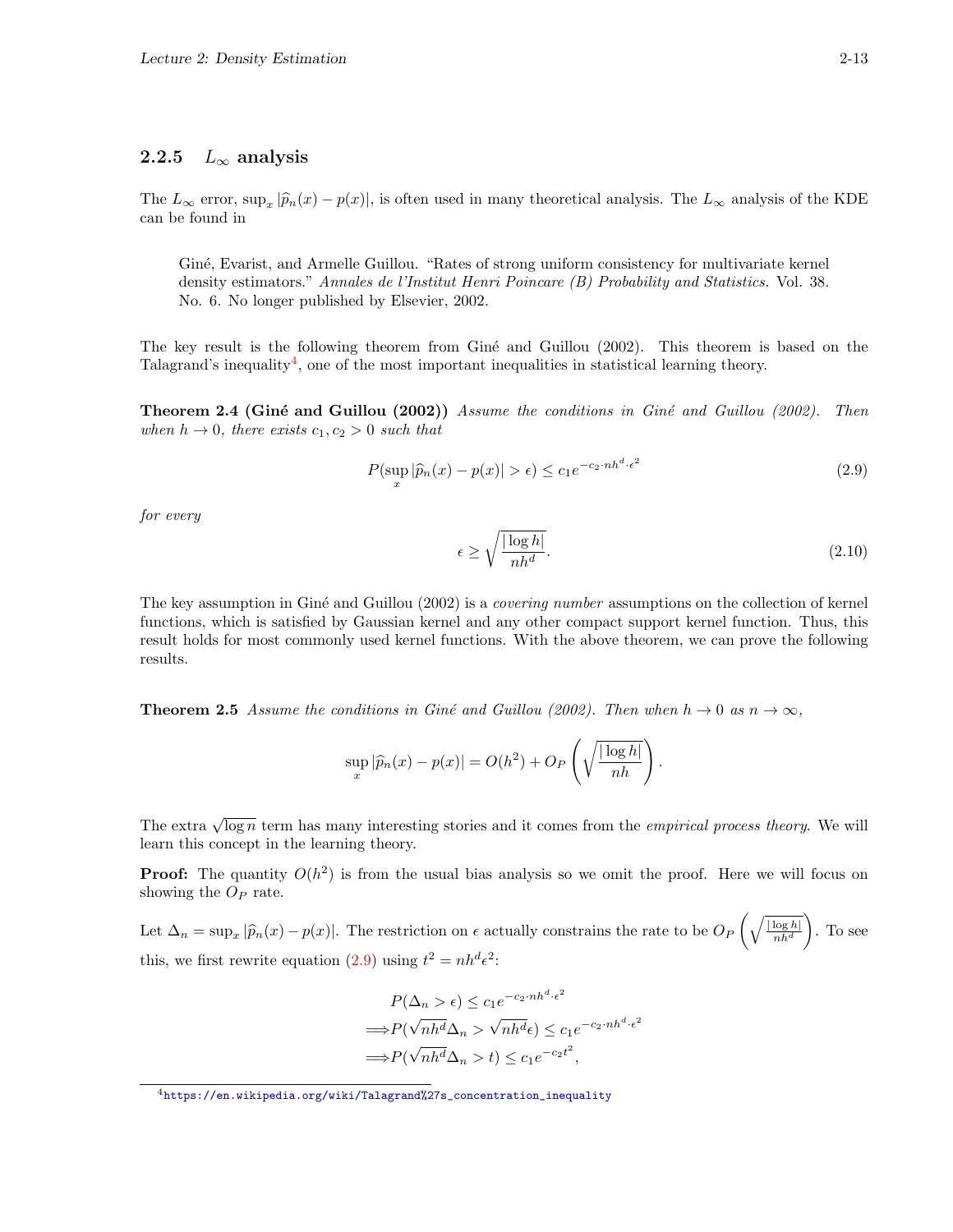when  $t \geq \sqrt{|\log h|}$ . Here you see that we cannot pick the right-hand-side arbitrarily small because of the lower bound on t. The above result directly leads to a bound on  $\mathbb{E}(\sqrt{nh^d}\Delta_n)$ :

$$
\mathbb{E}(\sqrt{nh^d}\Delta_n) = \int_0^\infty P(\sqrt{nh^d}\Delta_n > t)dt
$$
  
= 
$$
\int_{\sqrt{|\log h|}}^{\infty} P(\sqrt{nh^d}\Delta_n > t)dt + \int_0^{\sqrt{|\log h|}} P(\sqrt{nh^d}\Delta_n > t)dt
$$
  

$$
\leq O(h^{-c_3}) + \int_0^{\sqrt{|\log h|}} 1dt
$$
  
= 
$$
O(h^{-c_3}) + O(\sqrt{|\log h|}) = O(\sqrt{|\log h|}),
$$

where  $c_3$  is a positive constant. Thus,  $\mathbb{E}(\Delta_n) = O\left(\sqrt{\frac{|\log h|}{nh^d}}\right)$  $n h$ <sup>d</sup> ) and by Markov's inequality

$$
\Delta_n = O_P\left(\sqrt{\frac{|\log h|}{nh^d}}\right),\,
$$

## 2.2.6 Remarks

 $\blacklozenge$  Hölder class. For any number β, let  $\lbrack \beta \rbrack$  be the largest integer that is straightly less than β; for instance,  $\lfloor 1.7 \rfloor = 1$ ,  $\lfloor 2.3 \rfloor = 2$ , and  $\lfloor 2 \rfloor = 1$ . Let  $f^{(m)}$  be the *m*-the derivative of f. A function f is called in the  $\beta$ -Hölder class if

$$
|f^{(\lfloor \beta \rfloor)}(x) - f^{(\lfloor \beta \rfloor)}(y)| \le L|x - y|^{\beta - \lfloor \beta \rfloor}
$$

for all  $x, y \in \mathbb{R}$ . It is easy to see that 1-Hölder class is the collection of Lipschitz functions. And for any integer  $m$ , m-Hölder class is a larger class than the bounded  $m$ -th order derivative class, i.e, the Hölder continuity is weaker than the existence of derivative. Using the bias analysis, one can show that when  $p$  is in 2-Hölder class, the bias

$$
\mathbf{bias}(\widehat{p}_n(x_0)) = O(h^2).
$$

In fact, different function classes are optimal for different density estimator. I would recommend the following book as a starting point if you are interested in this topic:

Tsybakov, Alexandre B. Introduction to Nonparametric Estimation. Springer, 2009.

♦ Derivative estimation. The KDE can also be used to estimate the derivative of a density function. For example, when we use the Gaussian kernel, the first derivative  $\hat{p}'_n(x)$  is actually an estimator of the<br>first derivative of true density  $p'(x)$ . Mereover, any higher erder derivative can be estimated by the first derivative of true density  $p'(x)$ . Moreover, any higher order derivative can be estimated by the corresponding derivatives of the KDE. The difference is, however, the MSE error rate will be different. If we consider estimating the  $\ell$ -th derivative,  $p^{(\ell)}$ , the MISE will be

$$
\mathbf{MISE}(\hat{p}^{(\ell)}) = \mathbb{E}\left(\int (\hat{p}_n^{(\ell)}(x) - p^{(\ell)}(x))^2\right) = O(h^2) + O\left(\frac{1}{nh^{1+2\ell}}\right)
$$

under suitable conditions. The bias generally remains at a similar rate but the variance is now at rate  $O\left(\frac{1}{nh^{1+2\ell}}\right)$ . Namely, the variance converges at a slower rate. The optimal MISE for estimating the  $\ell$ -th derivative of p will be

$$
\mathbf{MISE}_{\mathsf{opt}}(\widehat{p}^{(\ell)}) = O\left(n^{-\frac{4}{5+2\ell}}\right), \quad h_{\mathsf{opt},\ell} = O(n^{-\frac{1}{5+2\ell}}).
$$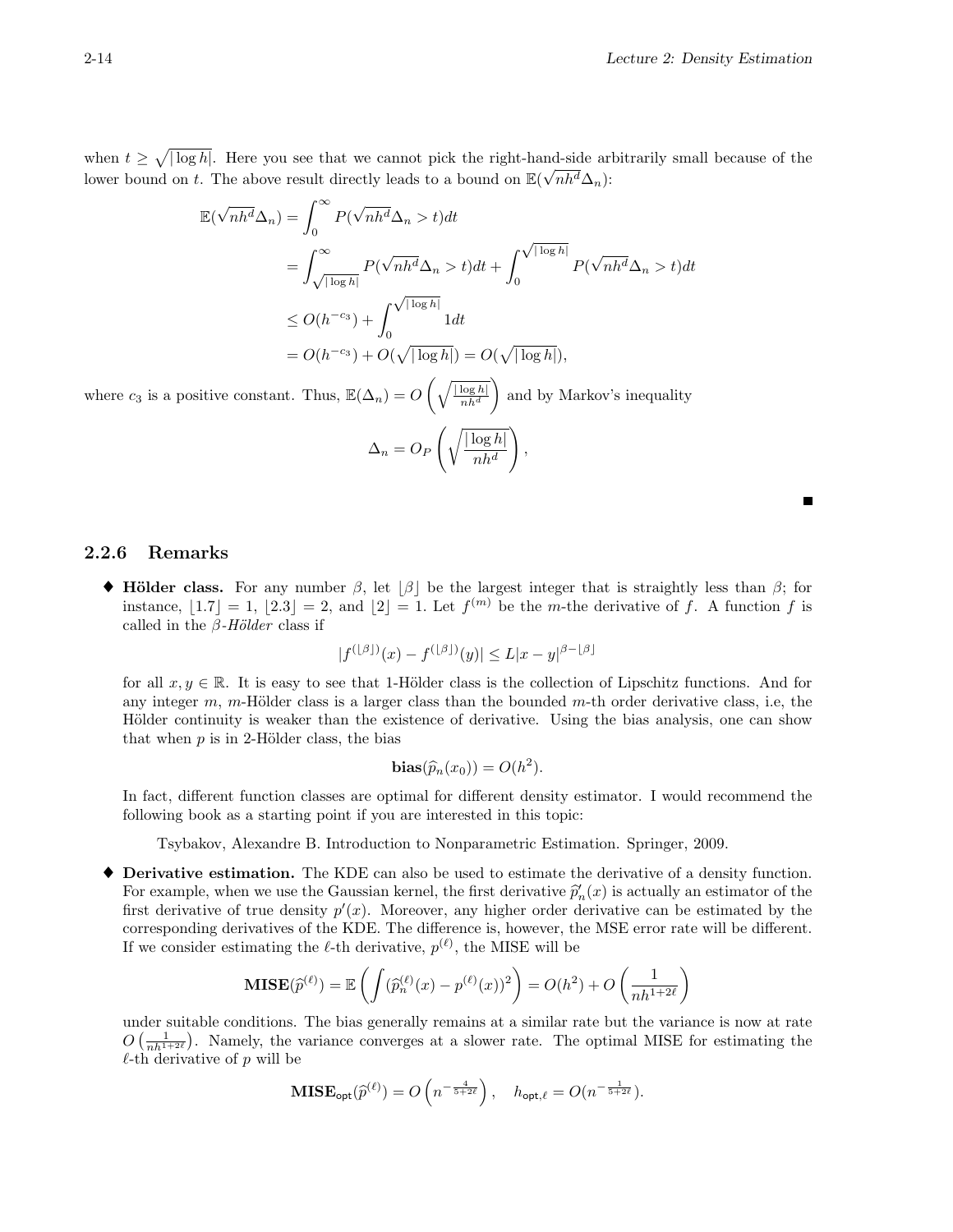♦ Multivariate density estimation. In addition to estimating the density function of a univariate random variable, the KDE can be applied to estimate the density function of a multivariate random variable. In this case, we need to use a multivariate kernel function. Generally, a multivariate kernel function can be constructed using a radial basis approach or a product kernel. Assume our data is d-dimensional. Let  $\vec{x} = (x_1, \dots, x_d)$  be the vector of each coordinate. The former uses  $c_d \cdot K(||\vec{x}||)$ as the kernel function  $(c_d)$  is a constant depending on d, the dimension of the data). The later uses  $K(\vec{x}) = K(x_1)K(x_2)\cdots K(x_d)$  as the kernel function. In multivariate case, the KDE has a slower convergence rate:

$$
\mathbf{MISE}(\widehat{p}_n) = O(h^4) + O\left(\frac{1}{nh^d}\right) \Longrightarrow \mathbf{MISE}_{\text{opt}}(\widehat{p}_n) = O\left(n^{-\frac{4}{4+d}}\right), \quad h_{\text{opt}} = O\left(n^{-\frac{1}{4+d}}\right).
$$

Here you see that when d is large, the optimal convergence rate is very very slow. This means that we cannot estimate the density very well using the KDE when the dimension  $d$  of the data is large, a phenomenon known as the *curse of dimensionality*<sup>[5](#page-14-0)</sup>.

# 2.3 k-nearest neighbor

k-nearest neighbor (k-NN) is a cool and powerful idea for nonparametric estimation. Today we will talk about its application in density estimation. In the future, we will learn how to use it for regression analysis and classification.

Let  $X_1, \dots, X_n \sim p$  be our random sample. Assume each observation has d different variables; namely,  $X_i \in \mathbb{R}^d$ . For a given point x, we first rank every observation based on its distance to x. Let  $R_k(x)$  denotes the distance from  $x$  to its  $k$ -th nearest neighbor point.

For a given point  $x$ , the kNN density estimator estimates the density by

$$
\widehat{p}_{\mathsf{knn}}(x) = \frac{k}{n} \cdot \frac{1}{V_d \cdot R_k^d(x)} = \frac{k}{n} \cdot \frac{1}{\text{Volume of a $d$-dimensional ball with radius being $R_k(x)$}},
$$

where  $V_d = \frac{\pi^{d/2}}{\Gamma(\frac{d}{2})}$  $\frac{\pi^{a/2}}{\Gamma(\frac{d}{2}+1)}$  is the volume of a unit d-dimensional ball and  $\Gamma(x)$  is the Gamma function. Here are the results when  $d = 1, 2$ , and  $3 -$ 

- - $d = 1, V_1 = 2$ :  $\hat{p}_{\text{knn}}(x) = \frac{k}{n} \frac{1}{2R_k(x)}$ .

• 
$$
d = 2
$$
,  $V_1 = \pi$ :  $\hat{p}_{\text{knn}}(x) = \frac{k}{n} \frac{1}{\pi R_k^2(x)}$ .

• 
$$
d = 3
$$
,  $V_1 = \frac{4}{3}\pi$ :  $\hat{p}_{\text{knn}}(x) = \frac{k}{n} \frac{3}{4\pi R_k^3(x)}$ .

What is the intuition of a kNN density estimator? By the definition of  $R_k(x)$ , the ball centered at x with radius  $R_k(x)$ 

$$
B(x, R_k(x)) = \{y : ||x - y|| \le R_k(x)\}
$$

satisfies the fact that

$$
\frac{k}{n} = \frac{1}{n} \sum_{i=1}^{n} I(X_i \in B(x, R_k(x))).
$$

<span id="page-14-0"></span> $5$ There are many forms of curse of dimensionality; the KDE is just one instance. For other cases, see [https://en.wikipedia.](https://en.wikipedia.org/wiki/Curse_of_dimensionality) [org/wiki/Curse\\_of\\_dimensionality](https://en.wikipedia.org/wiki/Curse_of_dimensionality)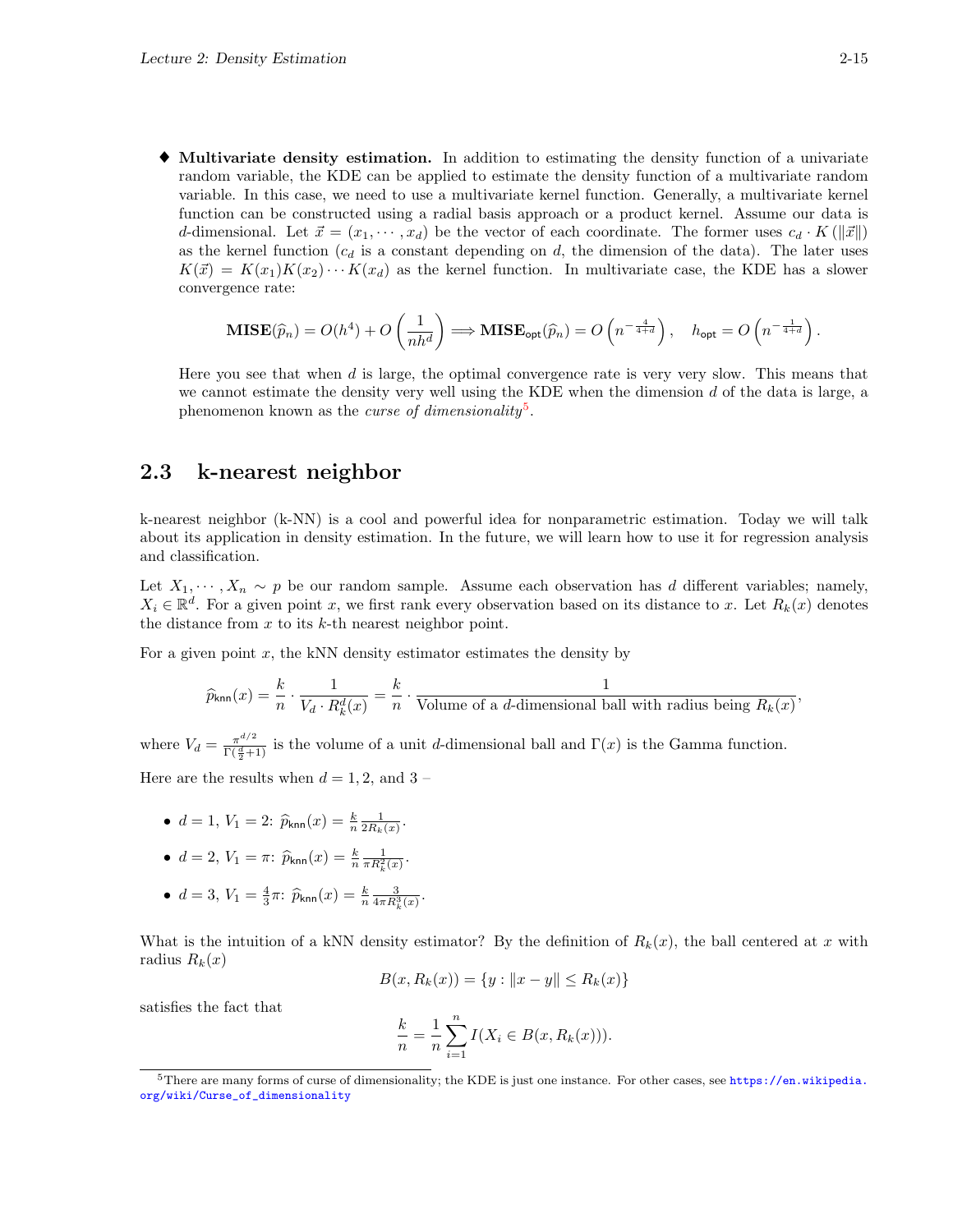Namely, ratio of observations within  $B(x, R_k(x))$  is  $k/n$ .

Recall from the relation between EDF and CDF, the quantity

$$
\frac{1}{n}\sum_{i=1}^{n}I(X_i \in B(x, R_k(x)))
$$

can be viewed as an estimator of the quantity

$$
P(X_i \in B(x, R_k(x))) \approx \int_{B(x, R_k(x))} p(y) dy.
$$

When *n* is large and *k* is relatively small compared to *n*,  $R_k(x)$  will be small because the ratio  $\frac{k}{n}$  is small. Thus, the density  $p(y)$  within the region  $B(x, R_k(x))$  will not change too much. Namely,  $p(y) \approx p(x)$  for every  $y \in B(x, R_k(x))$ . Note that  $p(x)$  is the center of the ball  $B(x, R_k(x))$ .

Therefore,

$$
P(X_i \in B(x, R_k(x))) \approx \int_{B(x, R_k(x))} p(y) dy \approx p(x) \int_{B(x, R_k(x))} dy = p(x) \cdot V_d \cdot R_k^d(x).
$$

This quantity will be the target of the estimator  $\frac{1}{n}\sum_{i=1}^{n} I(X_i \in B(x, R_k(x)))$ , which equals to  $\frac{k}{n}$ . As a result, we can say that

$$
p(x) \cdot V_d \cdot R_k^d(x) \approx P(X_i \in B(x, R_k(x))) \approx \frac{1}{n} \sum_{i=1}^n I(X_i \in B(x, R_k(x))) \approx \frac{k}{n},
$$

which leads to

$$
p(x) \cdot V_d \cdot R_k^d(x) \approx \frac{k}{n} \Rightarrow p(x) \approx \frac{k}{n} \frac{1}{V_d \cdot R_k^d(x)}
$$

This motivates us to use

$$
\widehat{p}_{\sf knn}(x) = \frac{k}{n} \frac{1}{V_d \cdot R_k^d(x)}
$$

as a density estimator.

**Example.** We consider a simple example in  $d = 1$ . Assume our data is  $\mathcal{X} = \{1, 2, 6, 11, 13, 14, 20, 33\}$ . What is the kNN density estimator at  $x = 5$  with  $k = 2$ ? First, we calculate  $R_2(5)$ . The distance from  $x = 5$  to each data point in  $\mathcal X$  is

$$
\{4,3,1,6,8,9,15,28\}.
$$

Thus,  $R_2(5) = 3$  and

$$
\widehat{p}_{\sf knn}(5) = \frac{2}{8}\frac{1}{2\cdot R_2(5)} = \frac{1}{24}.
$$

What will the density estimator be when we choose  $k = 5$ ? In this case,  $R_5(5) = 8$  so

$$
\widehat{p}_{\mathsf{knn}}(5) = \frac{5}{8} \frac{1}{2 \cdot R_5(5)} = \frac{5}{64}.
$$

Now we see that different value of k gives a different density estimate even at the same  $x$ . How do we choose k? Well, just as the smoothing bandwidth in the KDE, it is a very difficult problem in practice. However, we can do some theoretical analysis to get a rough idea about how  $k$  should be changing with respect to the sample size  $n$ .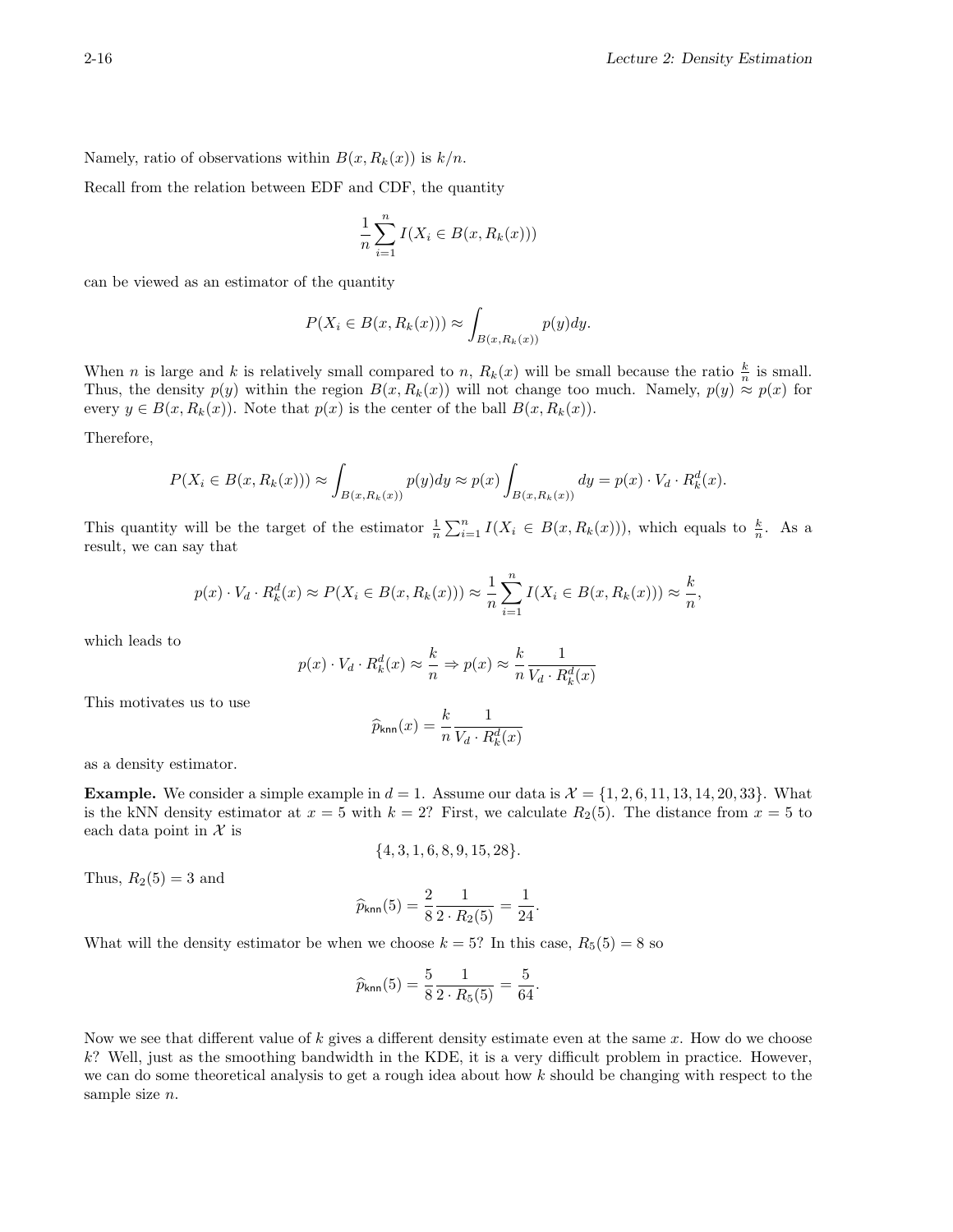### 2.3.1 Asymptotic theory

The asymptotic analysis of a k-NN estimator is quiet complicated so here I only stated its result in  $d = 1$ . The bias of the k-NN estimator is

$$
\mathbf{bias}(\widehat{p}_{\mathsf{knn}}(x)) = \mathbb{E}(\widehat{p}_{\mathsf{knn}}(x)) - p(x) = b_1 \frac{p''(x)}{p^2(x)} \left(\frac{k}{n}\right)^2 + b_2 \frac{p(x)}{k} + o\left(\left(\frac{k}{n}\right)^2 + \frac{1}{k}\right),
$$

where  $b_1$  and  $b_2$  are two constants. The variance of the k-NN estimator is

$$
\text{Var}(\widehat{p}_{\text{knn}}(x)) = v_0 \cdot \frac{p^2(x)}{k} + o\left(\frac{1}{k}\right),
$$

where  $v_0$  is a constant. The quantity k is something we can choose. We need  $k \to \infty$  when  $n \to \infty$  to make sure both bias and variance converge to 0. However, how  $k$  diverges affects the quality of estimation. When  $k$  is large, the variance is small while the bias is large. When  $k$  is small, the variance is large and the bias tends to be small but it could also be large (the second component in the bias will be large). These results are from

Mack, Y. P., and Murray Rosenblatt. "Multivariate k-nearest neighbor density estimates." Journal of Multivariate Analysis 9.1 (1979): 1-15.

To balance the bias and variance, we consider the mean square error, which is at the rate

$$
MSE(\widehat{p}_{\text{knn}}(x)) = O\left(\frac{k^4}{n^4} + \frac{1}{k}\right).
$$

This motivates us to choose

$$
k = C_0 \cdot n^{\frac{4}{5}}
$$

for some constant  $C_0$ . This leads to the optimal convergence rate

$$
\mathsf{MSE}(\widehat{p}_{\mathsf{knn},\mathsf{opt}}(x)) = O(n^{-\frac{4}{5}})
$$

for a k-NN density estimator.

#### Remark.

• When we consider a d-dimensional data, the bias will be of the rate

$$
\mathbf{bias}(\widehat{p}_{\mathsf{knn}}(x)) = O\left(\left(\frac{k}{n}\right)^{\frac{2}{d}} + \frac{1}{k}\right)
$$

and the variance is still at rate

$$
\mathrm{Var}(\widehat{p}_{\mathrm{knn}}(x))=O\left(\frac{1}{k}\right).
$$

This shows a very different phenomenon compared to the KDE. In KDE, the rate of variance depends on the dimension whereas the bias remains the same. In kNN, the rate of variance stays the same rate but the rate of bias changes with respect to the dimension. One intuition is that no matter what dimension is, the ball  $B(x, R_k(x))$  always contain k observations. Thus, the variability of a kNN estimator is caused by  $k$  points, which is independent of the dimension. On the other hand, in KDE, the same  $h$  in different dimensions will cover different number of observations so the variability changes with respect to the dimension.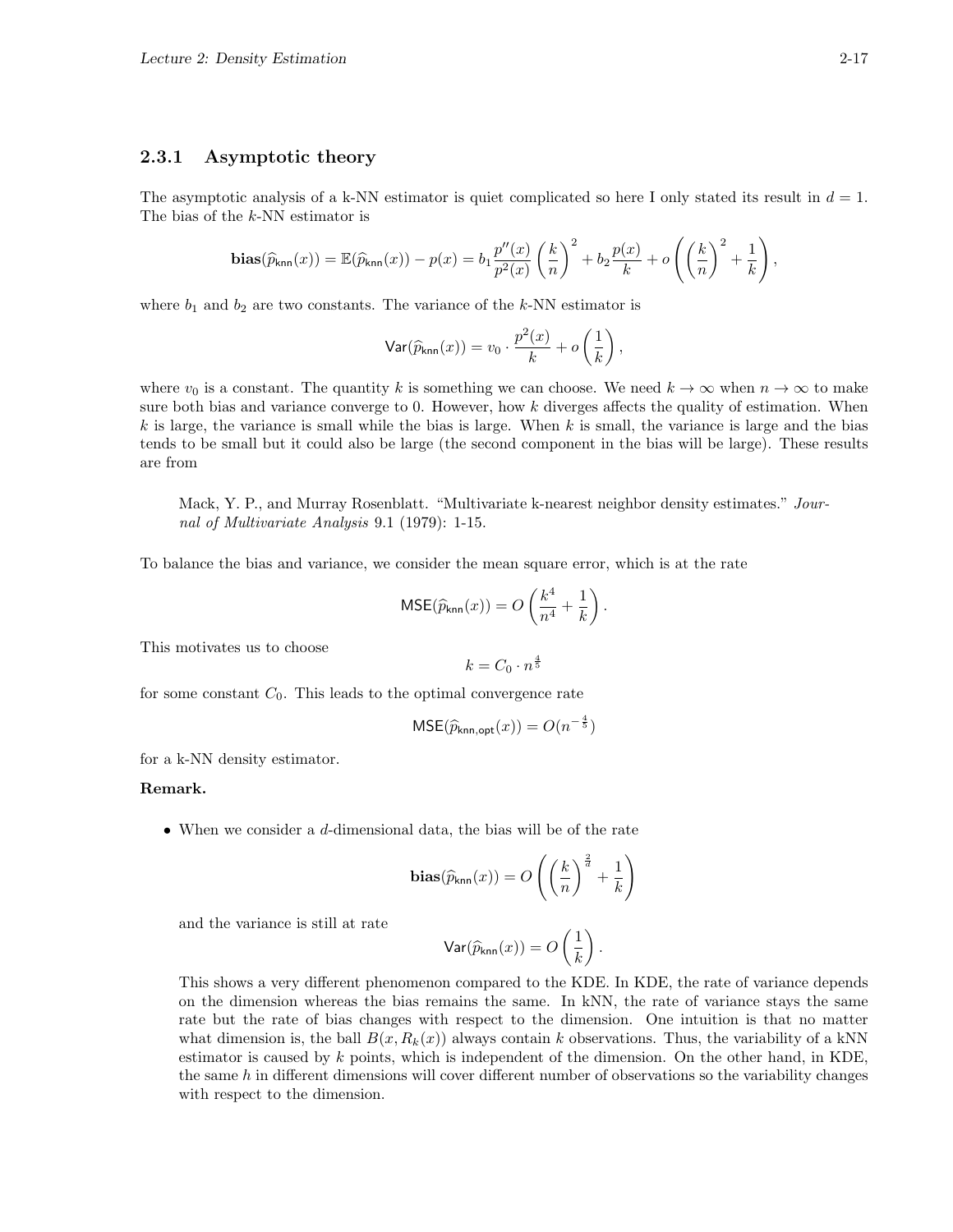• The kNN approach has an advantage that it can be computed very efficiently using kd-tree algorithm<sup>[6](#page-17-0)</sup>. This is a particularly useful feature when we have a huge amount of data and when the dimension of the data is large. However, a downside of the kNN is that the density often has a 'heavy-tail', which implies it may not work well when |x| is very large. Moreover, when  $d = 1$ , the density estimator  $\widehat{p}_{\text{knn}}(x)$  is not even a density function (the integral is infinite!).

If you are interested in the theory of k-NN, I would recommend the following book:

Devroye, Luc, László Györfi, and Gábor Lugosi. A probabilistic theory of pattern recognition. Vol. 31. Springer Science & Business Media, 2013.

# 2.4 Basis approach

In this section, we assume that the PDF  $p(x)$  is supported on [0,1]. Namely,  $p(x) > 0$  only in [0,1]. When the PDF  $p(x)$  is smooth (in general, we need p to be squared integrable, i.e.,  $\int_0^1 p(x)^2 dx < \infty$ ), we can use an orthonormal basis to approximate this function. This approach has several other names: the basis estimator, projection estimator, and an orthogonal series estimator.

Let  $\{\phi_1(x), \phi_2(x), \cdots, \phi_m(x), \cdots\}$  be a set of basis functions. Then we have

$$
p(x) = \sum_{j=1}^{\infty} \theta_j \phi_j(x).
$$

The quantity  $\theta_j$  is the coefficient of each basis. In signal process, these quantities are refereed to as the signal.

The collection  $\{\phi_1(x), \phi_2(x), \cdots, \phi_m(x), \cdots\}$  is called a basis if its elements have the following property:

• Unit 1:

$$
\int_0^1 \phi_j^2(x) dx = 1 \tag{2.11}
$$

for every  $j = 1, \cdots$ .

• Orthonormal:

$$
\int_0^1 \phi_j(x)\phi_k(x)dx = 0\tag{2.12}
$$

for every  $j \neq k = 1, \cdots$ .

Here are some concrete examples of the basis:

• Cosine basis:

$$
\phi_1(x) = 1, \quad \phi_j(x) = \sqrt{2} \cos(\pi(j-1)x), j = 2, 3, \cdots,
$$

• Trigonometric basis:

$$
\phi_1(x) = 1
$$
,  $\phi_{2j}(x) = \sqrt{2}\cos(2\pi jx)$ ,  $\phi_{2j+1}(x) = \sqrt{2}\sin(2\pi jx)$ ,  $j = 1, 2, \cdots$ 

<span id="page-17-0"></span><sup>6</sup>[https://en.wikipedia.org/wiki/K-d\\_tree](https://en.wikipedia.org/wiki/K-d_tree)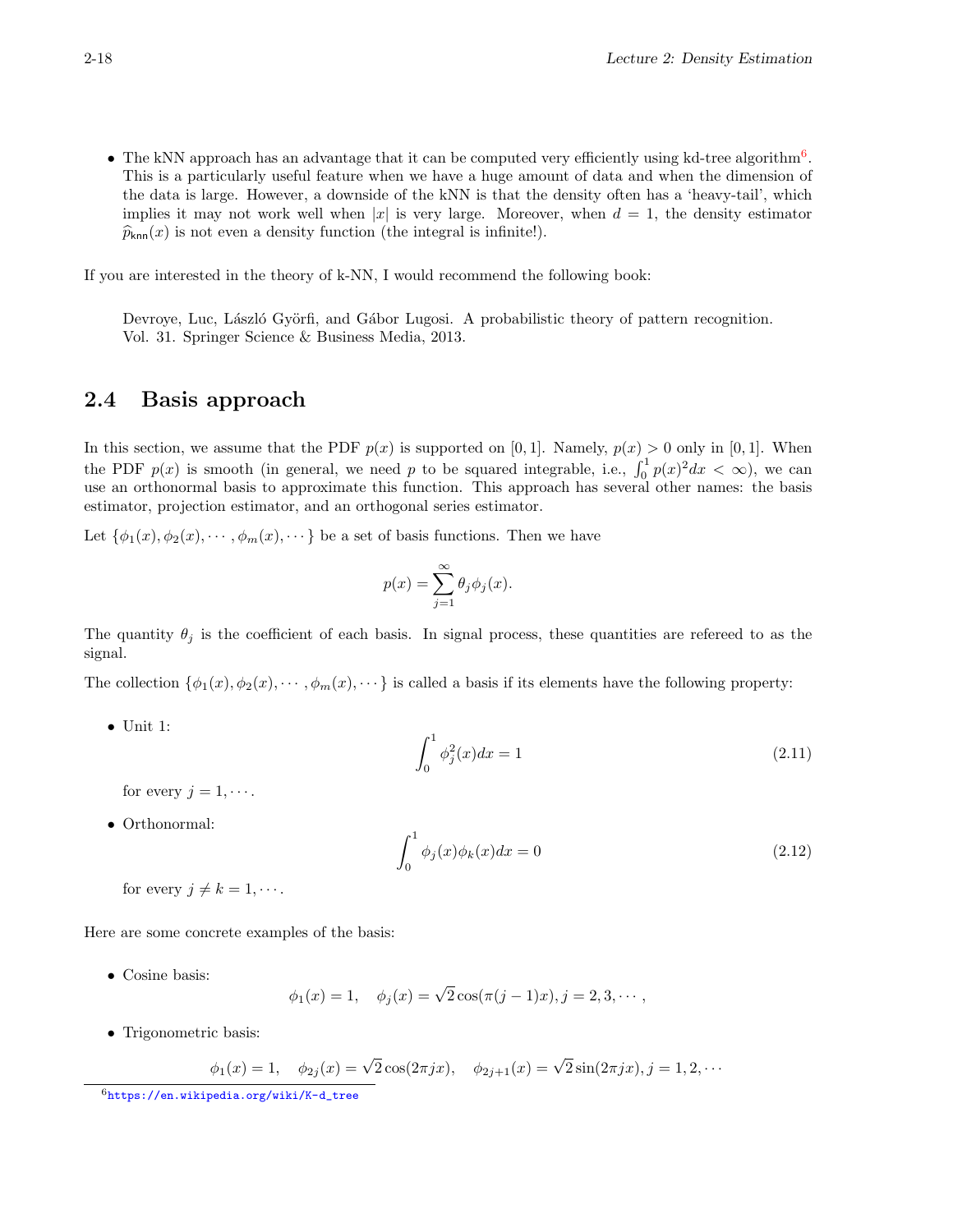Often the basis is something we can choose so it is known to us. What is unknown to use is the coefficients  $\theta_1, \theta_2, \dots$ , Thus, the goal is to estimate these coefficients using the random sample  $X_1, \dots, X_n$ .

How do we estimate these parameters? We start with some simple analysis. For any basis  $\phi_j(x)$ , consider the following integral:

$$
\mathbb{E}(\phi_j(X_1)) = \int_0^1 \phi_j(x)dP(x)
$$
  
= 
$$
\int_0^1 \phi_j(x)p(x)dx
$$
  
= 
$$
\int_0^1 \phi_j(x)\sum_{k=1}^\infty \theta_k\phi_k(x)dx
$$
  
= 
$$
\sum_{k=1}^\infty \theta_k \int_0^1 \underbrace{\phi_j(x)\phi_k(x)dx}_{=0 \text{ except } k=j}
$$
  
= 
$$
\sum_{k=1}^\infty \theta_k I(k=j)
$$
  
= 
$$
\theta_j.
$$

Namely, the expectation of  $\phi_j(X_1)$  is exactly the coefficient  $\theta_j$ . This motivates us to use the sample average as an estimator:

$$
\widehat{\theta}_j = \frac{1}{n} \sum_{i=1}^n \phi_j(X_i).
$$

By construction, this estimator is unbiased, i.e.,  $\mathbb{E}(\widehat{\theta}_j) - \theta_j = 0$ . The variance of this estimator is

$$
\begin{aligned} \text{Var}(\widehat{\theta}_{j}) &= \frac{1}{n} \text{Var}(\phi_{j}(X_{1})) \\ &= \frac{1}{n} \left( \mathbb{E}(\phi_{j}^{2}(X_{1})) - \mathbb{E}^{2}(\phi_{j}(X_{1})) \right) \\ &= \frac{1}{n} (\mathbb{E}(\phi_{j}^{2}(X_{1})) - \theta_{j}^{2}) \\ &= \frac{\sigma_{j}^{2}}{n}, \end{aligned}
$$

where  $\sigma_j^2 = \mathbb{E}(\phi_j^2(X_1)) - \theta_j^2$ .

In practice, we cannot use all the basis because there will be infinite number of them being calculated. So we will use only  $M$  basis as our estimator. Namely, our estimator is

$$
\widehat{p}_{n,M}(x) = \sum_{j=1}^{M} \widehat{\theta}_j \phi_j(x). \tag{2.13}
$$

Later in the asymptotic analysis, we will show that we should not choose  $M$  to be too large because of the bias-variance tradeoff.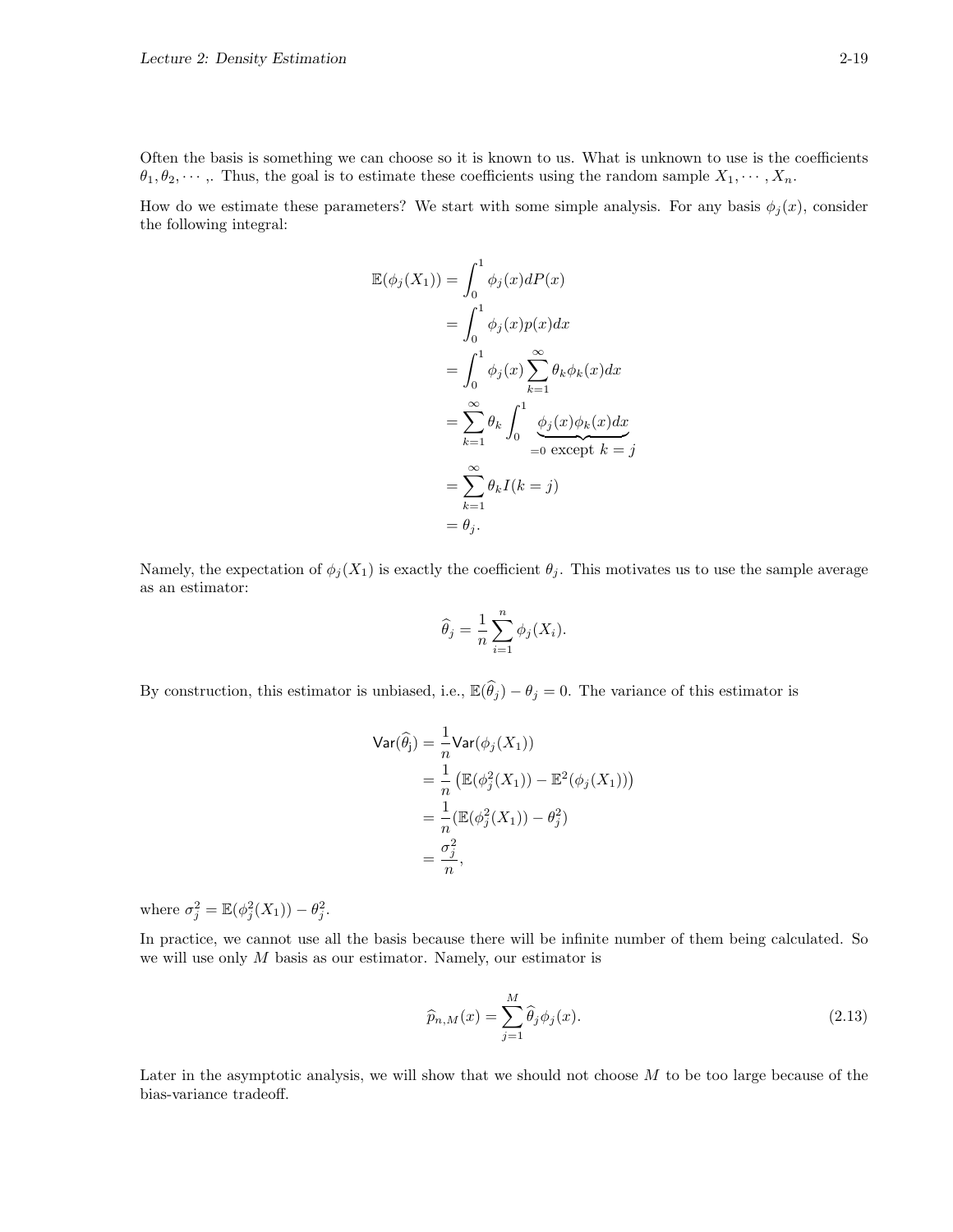# 2.4.1 Asymptotic theory

To analyze the quality of our estimator, we use the mean integrated squared error (MISE). Namely, we want to analyze

$$
\mathbf{MISE}(\widehat{p}_{n,M}) = \mathbb{E}(\int_0^1 (\widehat{p}_{n,M}(x) - p(x))^2 dx) = \int_0^1 \left[ \mathbf{bias}^2(\widehat{p}_{n,M}(x)) + \mathbf{Var}(\widehat{p}_{n,M}(x)) \right] dx
$$

**Theorem 2.6** Suppose that we are using a cosine basis and  $p(x)$  satisfies

<span id="page-19-1"></span>
$$
\int_0^1 |p''(x)|^2 dx \le L_0. \tag{2.14}
$$

Then

$$
\int_0^1 \mathbf{bias}^2(\widehat{p}_{n,M}(x))dx = O(M^{-4}), \quad \int \mathbf{Var}(\widehat{p}_{n,M}(x))dx = O\left(\frac{M}{n}\right).
$$

**Proof:** Analysis of Bias. Because each  $\hat{\theta}_i$  is an unbiased estimator of  $\theta_i$ , we have

$$
\mathbb{E}(\widehat{p}_{n,M}(x)) = \mathbb{E}(\sum_{j=1}^{M} \widehat{\theta}_{j} \phi_{j}(x)) = \sum_{j=1}^{M} \mathbb{E}(\widehat{\theta}_{j}) \phi_{j}(x) = \sum_{j=1}^{M} \theta_{j} \phi_{j}(x).
$$

Thus, the bias at point  $x$  is

$$
\mathbf{bias}(\widehat{p}_{n,M}(x)) = \mathbb{E}(\widehat{p}_{n,M}(x)) - p(x) = \sum_{j=1}^{M} \theta_j \phi_j(x) - \sum_{j=1}^{\infty} \theta_j \phi_j(x) = -\sum_{j=M+1}^{\infty} \theta_j \phi_j(x).
$$

Thus, the integrated squared bias is

<span id="page-19-0"></span>
$$
\int_0^1 \text{bias}^2(\widehat{p}_{n,M}(x))dx = \int_0^1 \left(-\sum_{j=M+1}^\infty \theta_j \phi_j(x)\right)^2 dx
$$
  
\n
$$
= \int_0^1 \left(\sum_{j=M+1}^\infty \theta_j \phi_j(x)\right) \left(\sum_{k=M+1}^\infty \theta_k \phi_k(x)\right) dx
$$
  
\n
$$
= \sum_{j=M+1}^\infty \sum_{k=M+1}^\infty \theta_j \theta_k \underbrace{\int_0^1 \phi_j(x) \phi_k(x) dx}_{=I(j=k)}
$$
  
\n
$$
= \sum_{j=M+1}^\infty \theta_j^2.
$$
 (2.15)

Namely, the bias is determined by the *signal strength* of the ignored basis, which makes sense because the bias should be reflecting the fact that we are not using all the basis and if there are some important basis (the ones with large  $|\theta_i|$ ) being ignored, the bias ought to be large.

We know that in KDE and kNN, the bias is often associated with the smoothness of the density function. How does the smoothness comes into play in this case? It turns out that if the density is smooth, the remaining signals  $\sum_{j=M+1}^{\infty} \theta_j^2$  will also be small. To see this, we consider a very simple model by assuming equation [\(2.14\)](#page-19-1). This assumption implies that the overall curvature of the density function is bounded.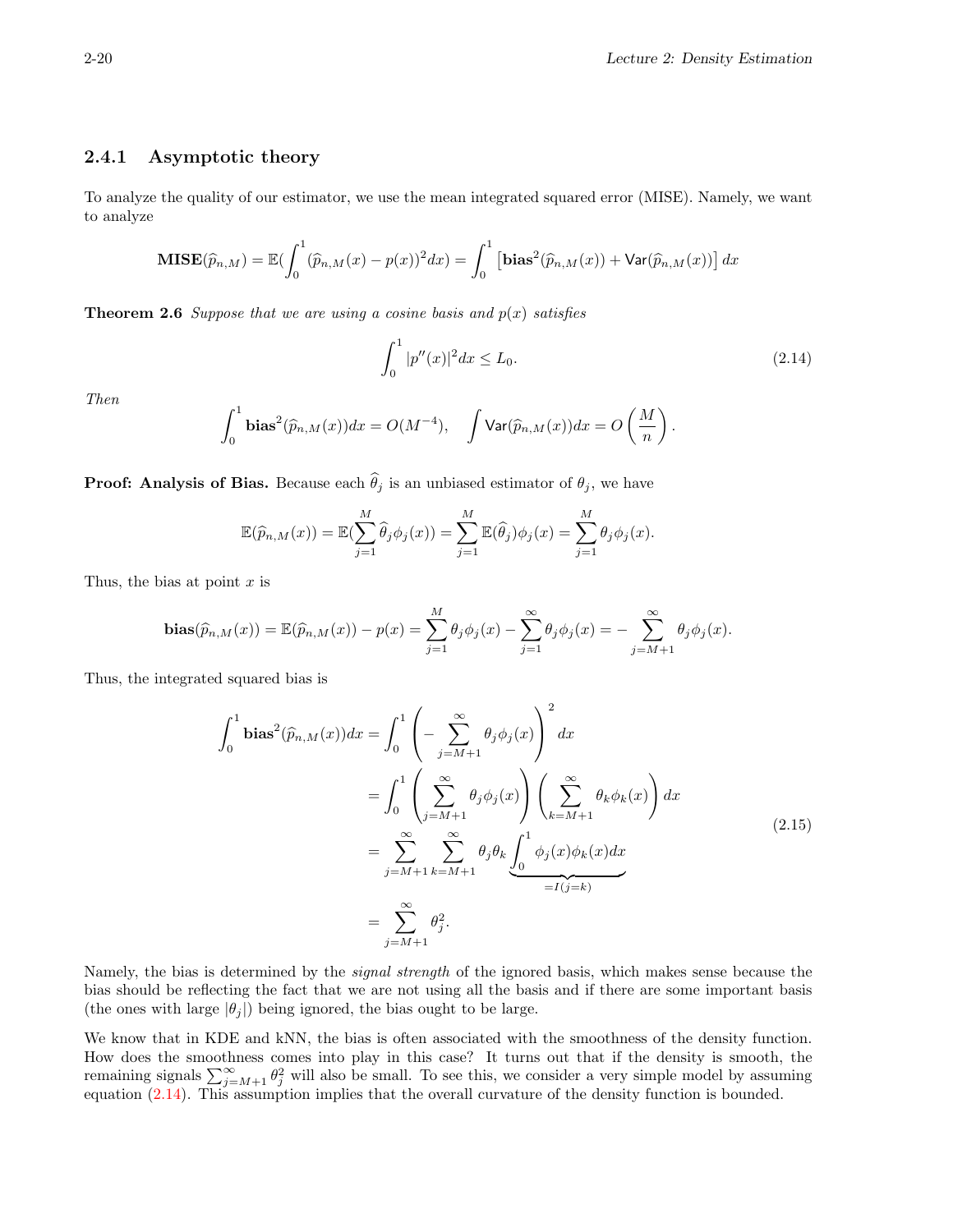Using the fact that for cosine basis function  $\phi_j(x)$ ,

$$
\begin{aligned} \phi_j'(x) &= -\sqrt{2}\pi(j-1)\sin(\pi(j-1)x), \\ \phi_j''(x) &= -\sqrt{2}\pi^2(j-1)^2\cos(\pi(j-1)x) = -\pi^2(j-1)^2\phi_j(x). \end{aligned}
$$

Thus, equation [\(2.14\)](#page-19-1) implies

$$
L_0 \ge \int_0^1 |p''(x)|^2 dx
$$
  
\n
$$
= \int_0^1 |\sum_{j=1}^\infty \theta_j \phi_j''(x)|^2 dx
$$
  
\n
$$
= \int_0^1 |\sum_{j=1}^\infty \pi^2 (j-1)^2 \theta_j \phi_j(x)|^2 dx
$$
  
\n
$$
= \int_0^1 \left( \sum_{j=1}^\infty \pi^2 (j-1)^2 \theta_j \phi_j(x) \right) \left( \sum_{k=1}^\infty \pi^2 (k-1)^2 \theta_k \phi_k(x) \right) dx
$$
  
\n
$$
= \pi^4 \sum_{j=1}^\infty \sum_{k=1}^\infty (j-1)^2 (k-1)^2 \theta_j \theta_k \underbrace{\int_0^1 \phi_j(x) \phi_k(x) dx}_{=I(j=k)}
$$
  
\n
$$
= \pi^4 \sum_{j=1}^\infty (j-1)^4 \theta_j^2.
$$

Namely, equation [\(2.14\)](#page-19-1) implies

<span id="page-20-0"></span>
$$
\sum_{j=1}^{\infty} (j-1)^4 \theta_j^2 \le \frac{L_0}{\pi^4}.
$$
\n(2.16)

This further implies that

<span id="page-20-1"></span>
$$
\sum_{j=M+1}^{\infty} \theta_j^2 = O(M^{-4}).
$$
\n(2.17)

An intuitive explanation is as follows. Equation [\(2.16\)](#page-20-0) implies that when  $j \to \infty$ , the signal  $\theta_j^2 = O(j^{-5})$ ; namely, the signal  $\theta_j^2$  cannot converge to 0 at a slower rate than  $j^{-5}$ . The reason is: if  $\theta_j^2 \approx \frac{1}{j^{-5}}$ , equation  $(2.16)$  becomes  $\sum_{j=1}^{\infty} (j-1)^4 \theta_j^2 \approx \sum_{j=1}^{\infty} (j-1)^4 \frac{1}{j^{-5}} \approx \sum_{j=1}^{\infty} \frac{1}{j} \to \infty$ ! Thus, the *tail* signals have to be shrinking toward 0 at least of rate  $O(j^{-5})$ . As a result,  $\sum_{j=M+1}^{\infty} \theta_j^2 \approx \sum_{j=M+1}^{\infty} O(j^{-5}) = O(M^{-4})$ .

Equation  $(2.17)$  and  $(2.15)$  together imply that the bias is at rate

$$
\int_0^1 {\bf bias}^2 (\widehat{p}_{n,M}(x))dx = O(M^{-4}).
$$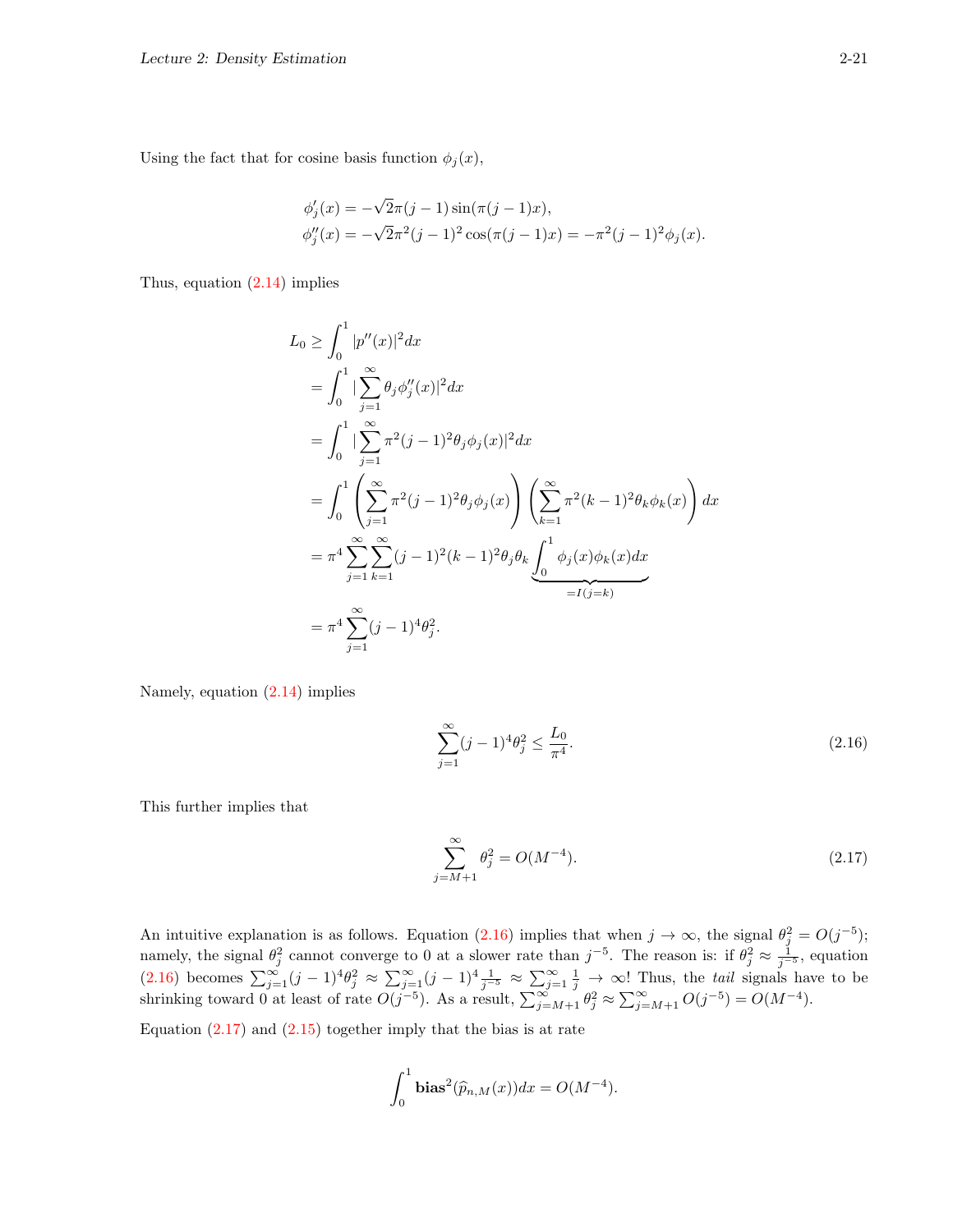Е

Analysis of Variance. Now we turn to the analysis of variance.

$$
\int_{0}^{1} \mathsf{Var}(\widehat{p}_{n,M}(x)) dx = \int_{0}^{1} \mathsf{Var}\left(\sum_{j=1}^{M} \widehat{\theta}_{j} \phi_{j}(x)\right) dx
$$
  
\n
$$
= \int_{0}^{1} \left(\sum_{j=1}^{M} \phi_{j}^{2}(x) \mathsf{Var}(\widehat{\theta}_{j}) + \sum_{j \neq k=1}^{M} \phi_{j}(x) \phi_{k}(x) \mathsf{Cov}(\widehat{\theta}_{j}, \widehat{\theta}_{k})\right) dx
$$
  
\n
$$
= \sum_{j=1}^{M} \mathsf{Var}(\widehat{\theta}_{j}) \underbrace{\int_{0}^{1} \phi_{j}^{2}(x) dx}_{=1} + \sum_{j \neq k=1}^{M} \mathsf{Cov}(\widehat{\theta}_{j}, \widehat{\theta}_{k}) \underbrace{\int_{0}^{1} \phi_{j}(x) \phi_{k}(x) dx}_{=0}
$$
  
\n
$$
= \sum_{j=1}^{M} \mathsf{Var}(\widehat{\theta}_{j})
$$
  
\n
$$
= \sum_{j=1}^{M} \frac{\sigma_{j}^{2}}{n}
$$
  
\n
$$
= O\left(\frac{M}{n}\right).
$$

Putting both bias and variance together, we obtain the rate of the MISE

$$
\mathbf{MISE}(\widehat{p}_{n,M}) = \int_0^1 \left[ \mathbf{bias}^2(\widehat{p}_{n,M}(x)) + \mathbf{Var}(\widehat{p}_{n,M}(x)) \right] dx = O\left(\frac{1}{M^4}\right) + O\left(\frac{M}{n}\right).
$$

Thus, the optimal choice is  $M = M^* = C_0 n^{1/5}$  for some positive constant C). And this leads to

$$
\mathbf{MISE}(\widehat{p}_{n,M^*}) = O(n^{-4/5}),
$$

which is the same rate as the KDE and kNN.

#### Remark.

• (Sobolev space) Again, we see that the bias is dependent on the smoothness of the density function. Here, as long as the density function has an overall curvature (second derivative) being bounded, we have an optimal MISE at the rate of  $O(n^{-4/5})$ . In fact, if the density function has stronger smoothness, such as the overall third derivatives being bounded, we will have an even faster convergence rate  $O(n^{-6/7})$ . Now for any positive integer  $\beta$  and a positive number  $L > 0$ , we define

$$
W(\beta, L) = \left\{ p : \int_0^1 |p^{(\beta)}(x)|^2 dx \le L < \infty \right\}
$$

be a collection of smooth density functions. Then the bias between a basis estimator and any density  $p \in W(\beta, L)$  is at the rate  $O(M^{-2\beta})$  and the optimal convergence rate is  $O(n^{-\frac{2\beta}{2\beta+1}})$ . The collection  $W(\beta, L)$  is a space of functions and is known as the Sobolev Space.

• (Tuning parameter) The number of basis  $M$  in a basis estimator, the number of neighborhood k in the kNN approach, and the smoothing bandwidth  $h$  in the KDE all play a very similar role in biasvariance tradeoff. These quantities are called *tuning parameters* in statistics and machine learning. Just like what we have seen in the analysis of the KDE, choosing these parameters is often a very